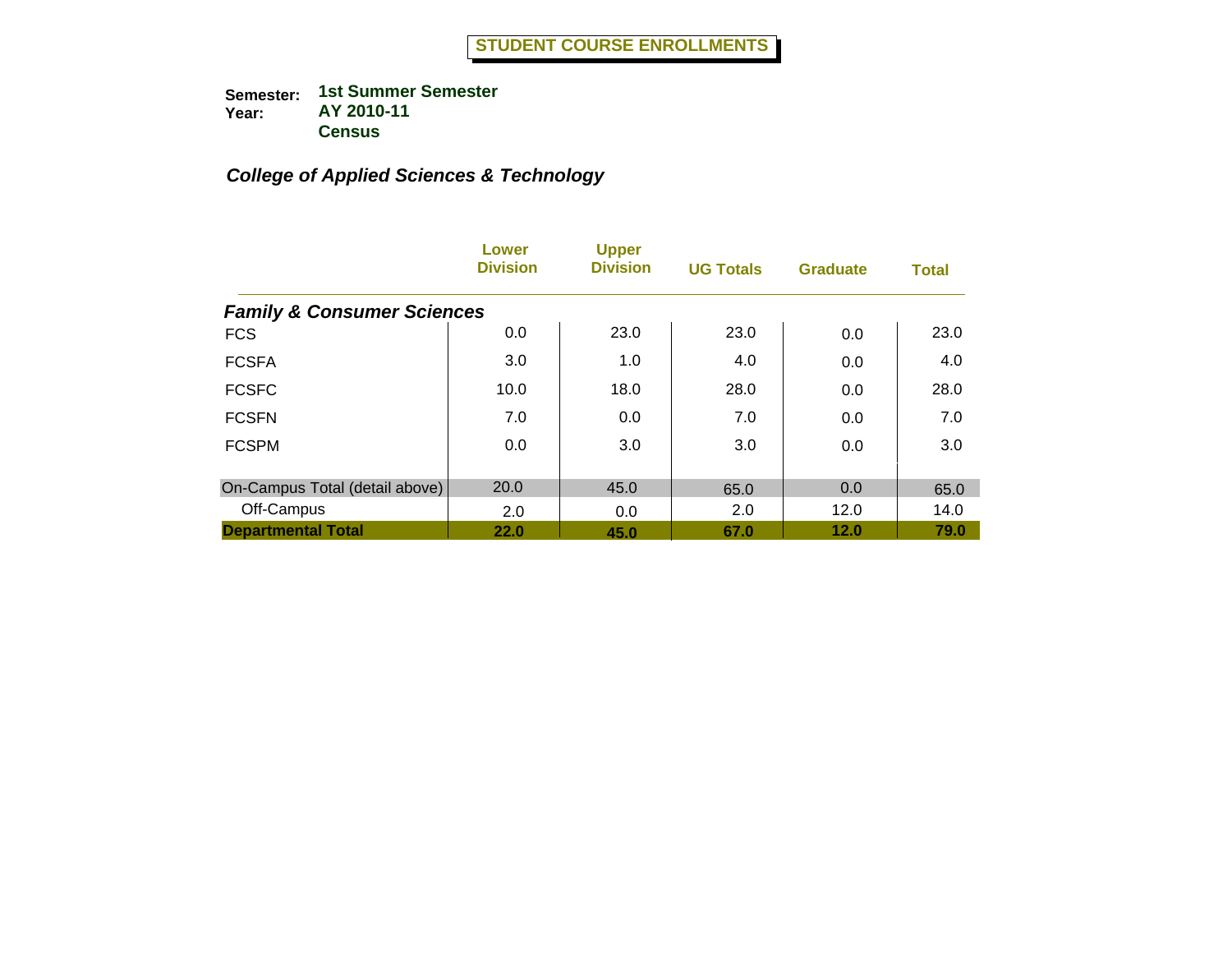|                                | Lower<br><b>Division</b> | <b>Upper</b><br><b>Division</b> | <b>UG Totals</b> | <b>Graduate</b> | <b>Total</b> |
|--------------------------------|--------------------------|---------------------------------|------------------|-----------------|--------------|
| <b>Technology</b>              |                          |                                 |                  |                 |              |
| <b>ITCMP</b>                   | 4.0                      | 0.0                             | 4.0              | 0.0             | 4.0          |
| <b>ITGRA</b>                   | 27.0                     | 0.0                             | 27.0             | 0.0             | 27.0         |
| On-Campus Total (detail above) | 31.0                     | 0.0                             | 31.0             | 0.0             | 31.0         |
| Off-Campus                     | 0.0                      | 0.0                             | 0.0              | 34.0            | 34.0         |
| <b>Departmental Total</b>      | 31.0                     | 0.0                             | 31.0             | 34.0            | 65.0         |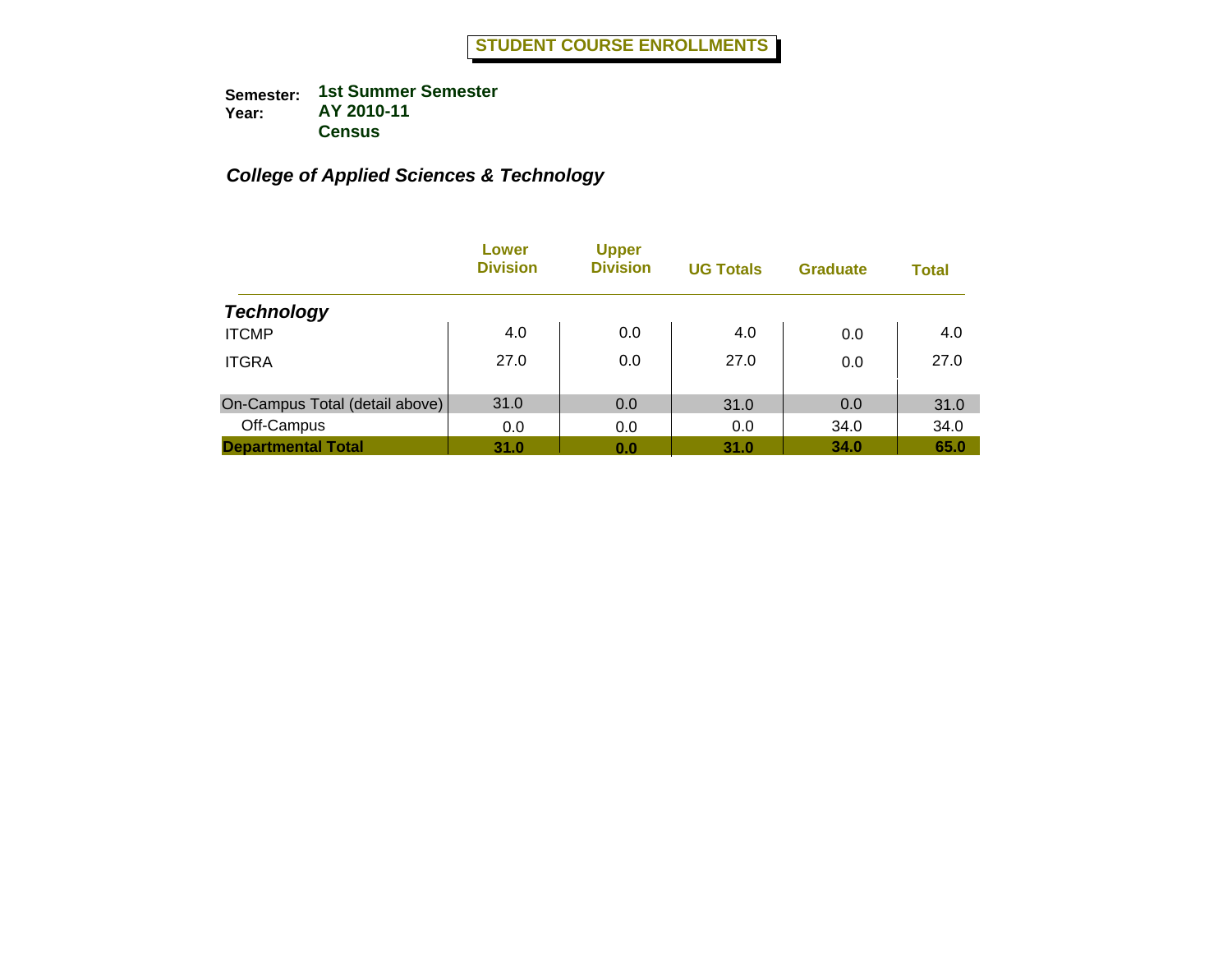|                                | Lower<br><b>Division</b> | <b>Upper</b><br><b>Division</b> | <b>UG Totals</b> | <b>Graduate</b> | <b>Total</b> |
|--------------------------------|--------------------------|---------------------------------|------------------|-----------------|--------------|
| <b>Nursing</b>                 |                          |                                 |                  |                 |              |
| <b>NUR</b>                     | 30.0                     | 13.0                            | 43.0             | 0.0             | 43.0         |
| On-Campus Total (detail above) | 30.0                     | 13.0                            | 43.0             | 0.0             | 43.0         |
| Off-Campus                     | 0.0                      | 0.0                             | 0.0              | 0.0             | 0.0          |
| <b>Departmental Total</b>      | 30.0                     | 13.0                            | 43.0             | 0.0             | 43.0         |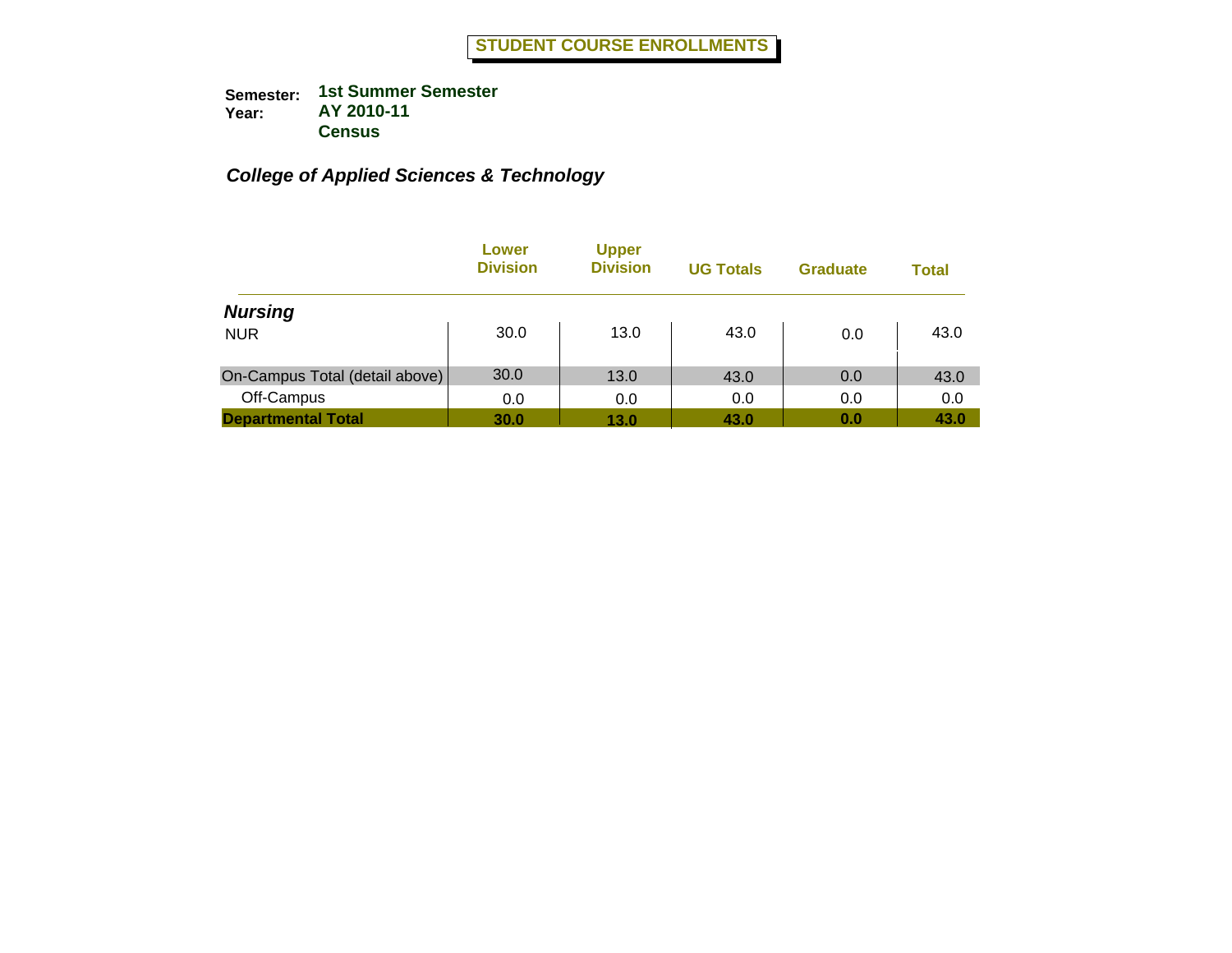|                                | Lower<br><b>Division</b> | <b>Upper</b><br><b>Division</b> | <b>UG Totals</b> | <b>Graduate</b> | <b>Total</b> |
|--------------------------------|--------------------------|---------------------------------|------------------|-----------------|--------------|
| <b>Physical Education</b>      |                          |                                 |                  |                 |              |
| AT                             | 0.0                      | 7.0                             | 7.0              | 0.0             | 7.0          |
| <b>EXSCI</b>                   | 32.0                     | 19.0                            | 51.0             | 16.0            | 67.0         |
| <b>PEP</b>                     | 8.0                      | 14.0                            | 22.0             | 0.0             | 22.0         |
| <b>PFW</b>                     | 128.0                    | 0.0                             | 128.0            | 0.0             | 128.0        |
| <b>SPTAD</b>                   | 0.0                      | 15.0                            | 15.0             | 8.0             | 23.0         |
| On-Campus Total (detail above) | 168.0                    | 55.0                            | 223.0            | 24.0            | 247.0        |
| Off-Campus                     | 0.0                      | 0.0                             | 0.0              | 0.0             | 0.0          |
| <b>Departmental Total</b>      | 168.0                    | 55.0                            | 223.0            | 24.0            | 247.0        |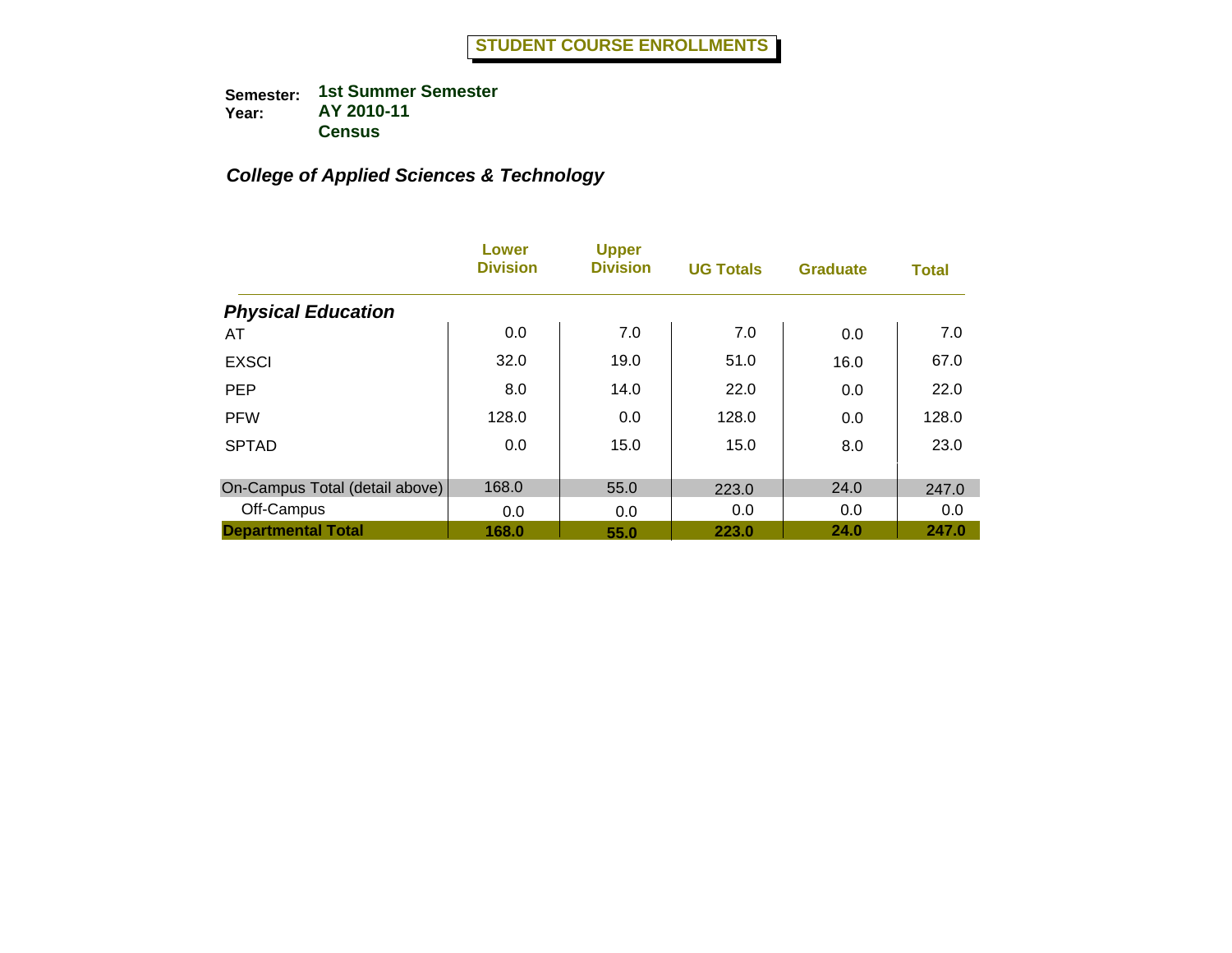# *College of Architecture & Planning*

|                                | Lower<br><b>Division</b> | <b>Upper</b><br><b>Division</b> | <b>UG Totals</b> | <b>Graduate</b> | <b>Total</b> |
|--------------------------------|--------------------------|---------------------------------|------------------|-----------------|--------------|
| <b>Architecture</b>            |                          |                                 |                  |                 |              |
| <b>ARCH</b>                    | 0.0                      | 0.0                             | 0.0              | 21.0            | 21.0         |
| CAP                            | 10.0                     | 0.0                             | 10.0             | 0.0             | 10.0         |
| On-Campus Total (detail above) | 10.0                     | 0.0                             | 10.0             | 21.0            | 31.0         |
| Off-Campus                     | 0.0                      | 12.0                            | 12.0             | 0.0             | 12.0         |
| <b>Departmental Total</b>      | 10.0                     | 12.0                            | 22.0             | 21.0            | 43.0         |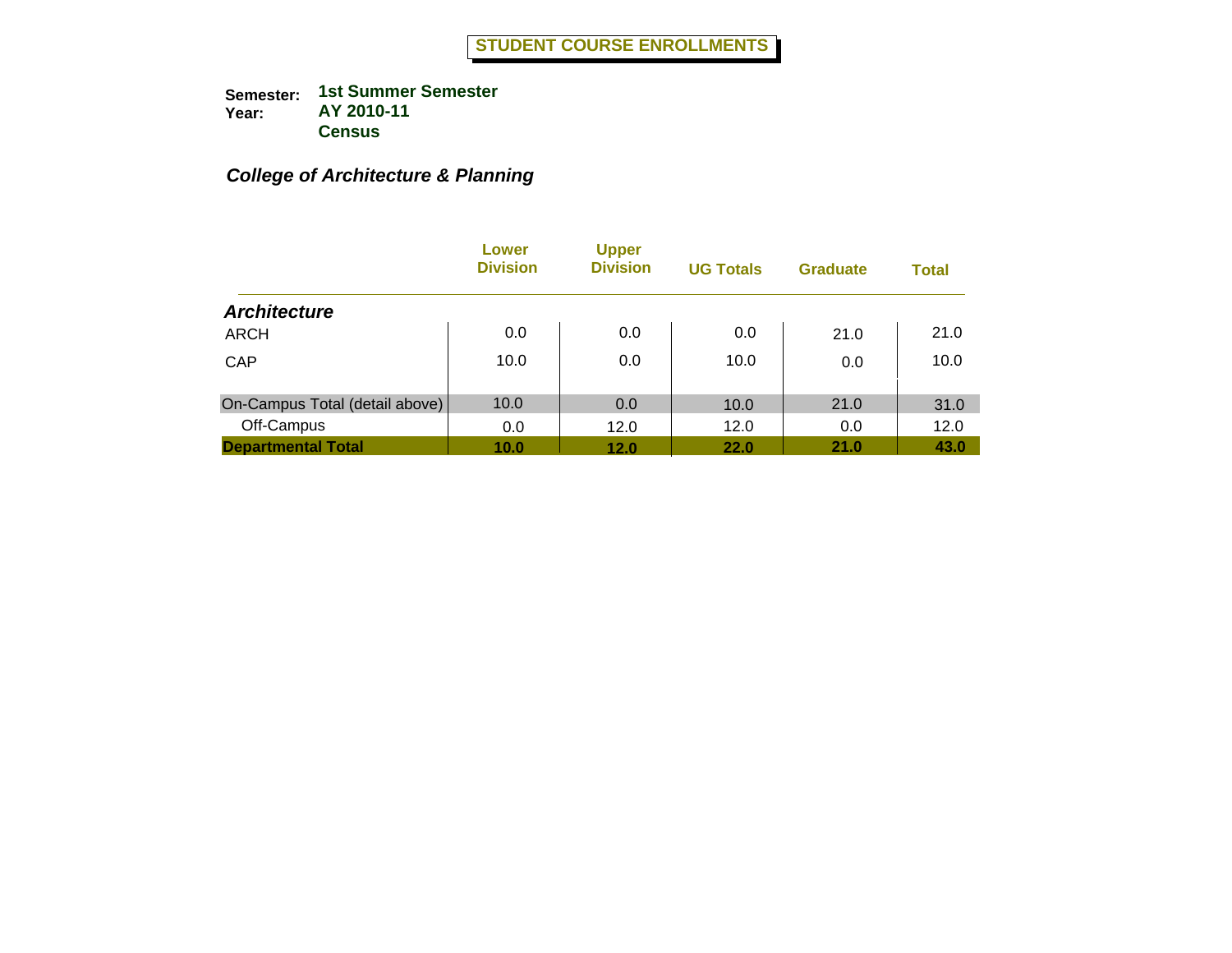# *College of Architecture & Planning*

|                                | Lower<br><b>Division</b> | <b>Upper</b><br><b>Division</b> | <b>UG Totals</b> | <b>Graduate</b> | <b>Total</b> |
|--------------------------------|--------------------------|---------------------------------|------------------|-----------------|--------------|
| <b>Landscape Architecture</b>  |                          |                                 |                  |                 |              |
| CAP                            | 10.0                     | 0.0                             | 10.0             | 0.0             | 10.0         |
| LA                             | 0.0                      | 2.0                             | 2.0              | 5.0             | 7.0          |
| On-Campus Total (detail above) | 10.0                     | 2.0                             | 12.0             | 5.0             | 17.0         |
| Off-Campus                     | 0.0                      | 0.0                             | 0.0              | 0.0             | 0.0          |
| <b>Departmental Total</b>      | 10.0                     | 2.0                             | 12.0             | 5.0             | 17.0         |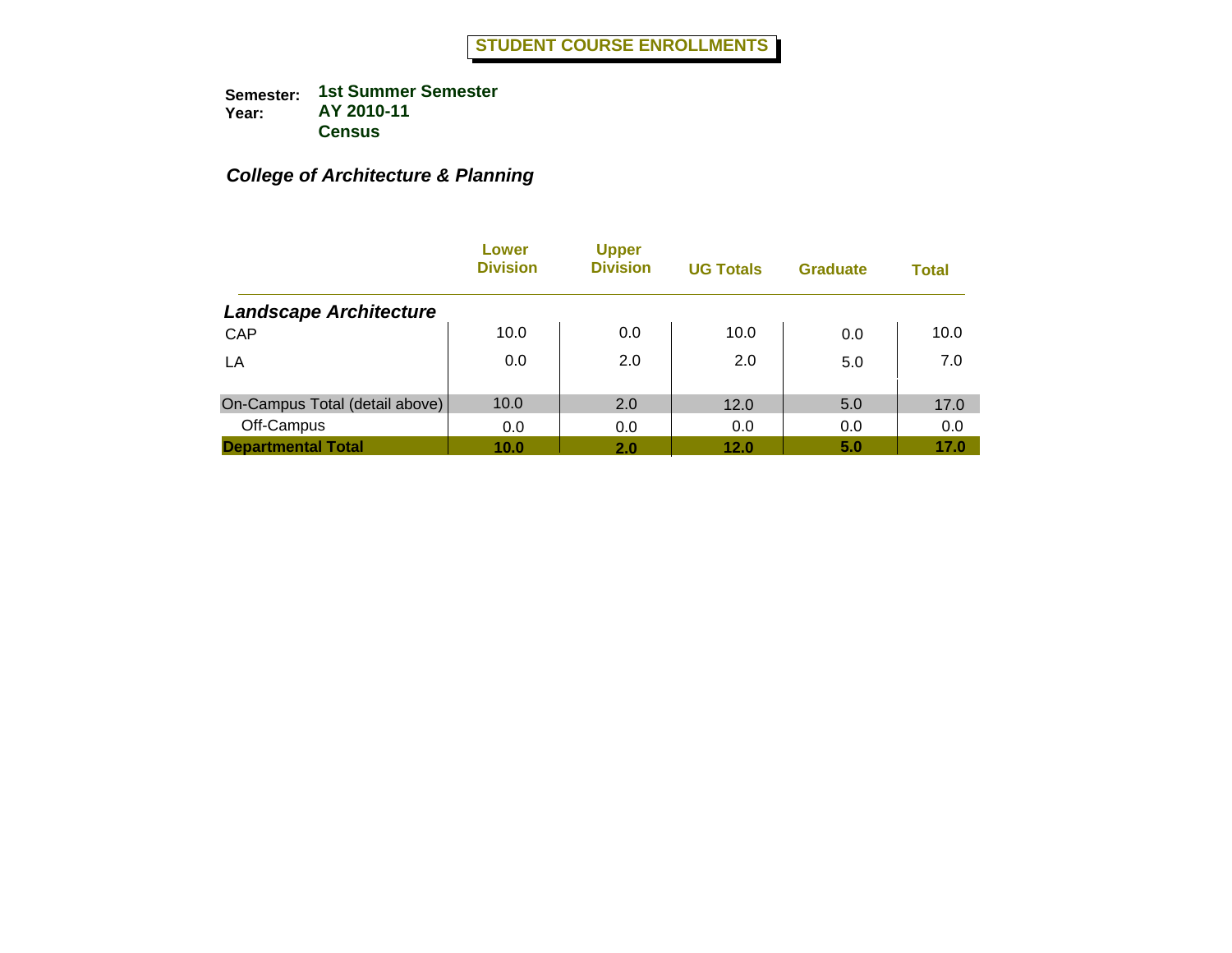# *College of Architecture & Planning*

|                                | Lower<br><b>Division</b> | <b>Upper</b><br><b>Division</b> | <b>UG Totals</b> | <b>Graduate</b> | Total |
|--------------------------------|--------------------------|---------------------------------|------------------|-----------------|-------|
| <b>Urban Planning</b>          |                          |                                 |                  |                 |       |
| <b>PLAN</b>                    | 0.0                      | 0.0                             | 0.0              | 3.0             | 3.0   |
| On-Campus Total (detail above) | 0.0                      | 0.0                             | 0.0              | 3.0             | 3.0   |
| Off-Campus                     | 0.0                      | 6.0                             | 6.0              | 10.0            | 16.0  |
| <b>Departmental Total</b>      | 0.0                      | 6.0                             | 6.0              | 13.0            | 19.0  |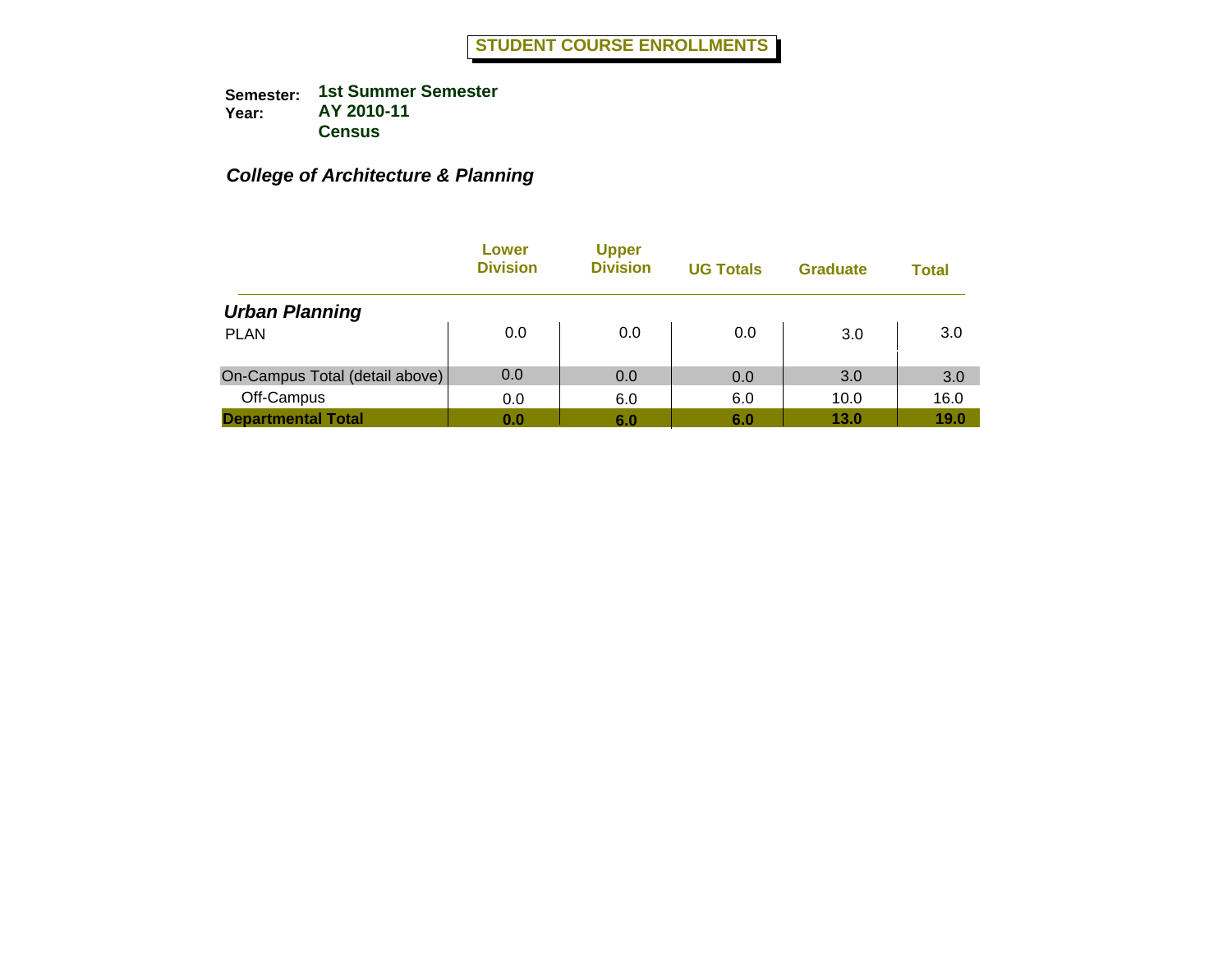|                                | Lower<br><b>Division</b> | <b>Upper</b><br><b>Division</b> | <b>UG Totals</b> | <b>Graduate</b> | <b>Total</b> |
|--------------------------------|--------------------------|---------------------------------|------------------|-----------------|--------------|
| <b>Accounting</b>              |                          |                                 |                  |                 |              |
| <b>ACC</b>                     | 55.0                     | 96.0                            | 151.0            | 38.0            | 189.0        |
| <b>MBA</b>                     | 0.0                      | 0.0                             | 0.0              | 1.0             | 1.0          |
| On-Campus Total (detail above) | 55.0                     | 96.0                            | 151.0            | 39.0            | 190.0        |
| Off-Campus                     | 0.0                      | 0.0                             | 0.0              | 0.0             | 0.0          |
| <b>Departmental Total</b>      | 55.0                     | 96.0                            | 151.0            | 39.0            | 190.0        |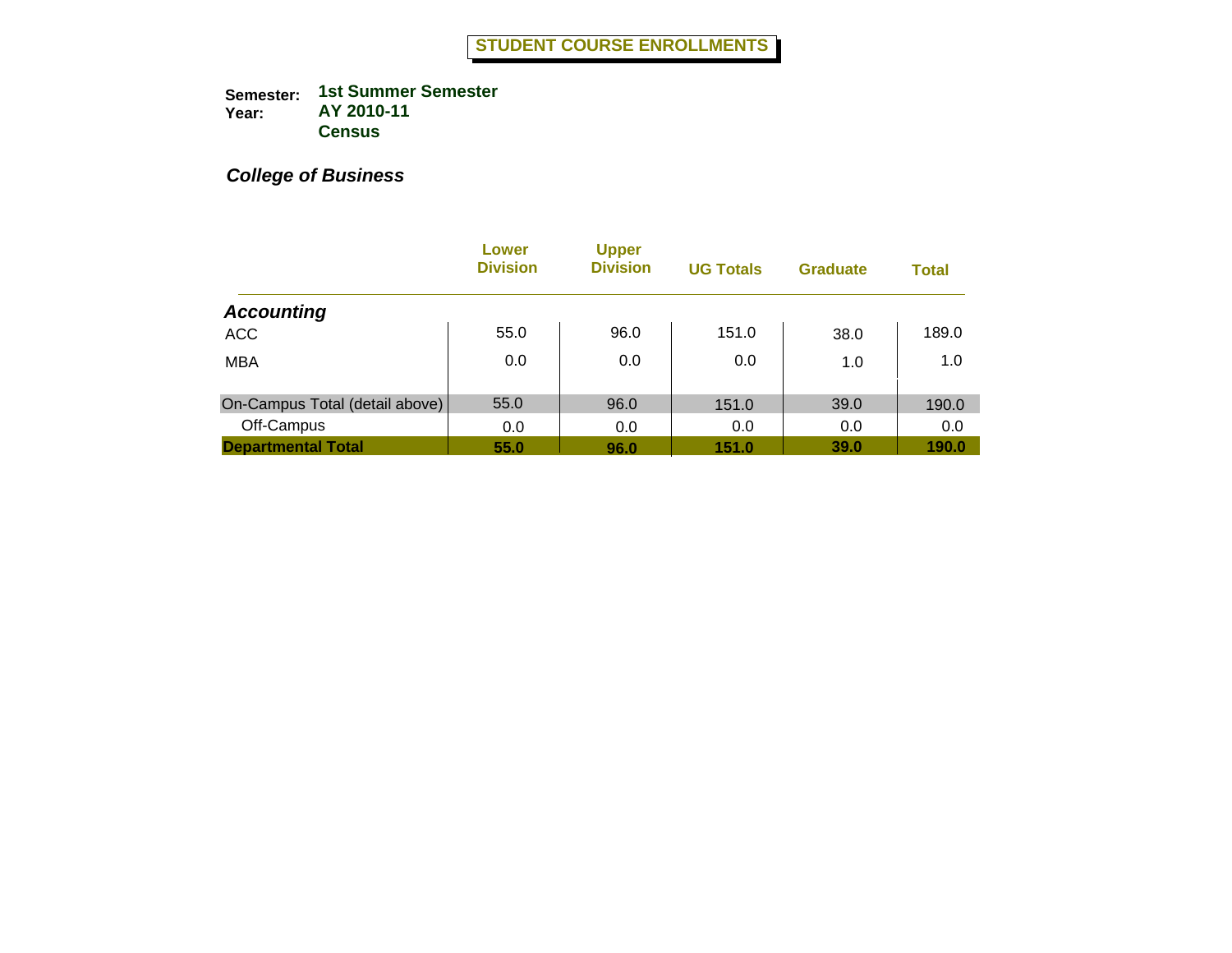|                                | Lower<br><b>Division</b> | <b>Upper</b><br><b>Division</b> | <b>UG Totals</b> | <b>Graduate</b> | <b>Total</b> |
|--------------------------------|--------------------------|---------------------------------|------------------|-----------------|--------------|
| <b>Economics</b>               |                          |                                 |                  |                 |              |
| <b>ECON</b>                    | 121.0                    | 0.0                             | 121.0            | 0.0             | 121.0        |
| On-Campus Total (detail above) | 121.0                    | 0.0                             | 121.0            | 0.0             | 121.0        |
| Off-Campus                     | 0.0                      | 0.0                             | 0.0              | 0.0             | 0.0          |
| <b>Departmental Total</b>      | 121.0                    | 0.0                             | 121.0            | 0.0             | 121.0        |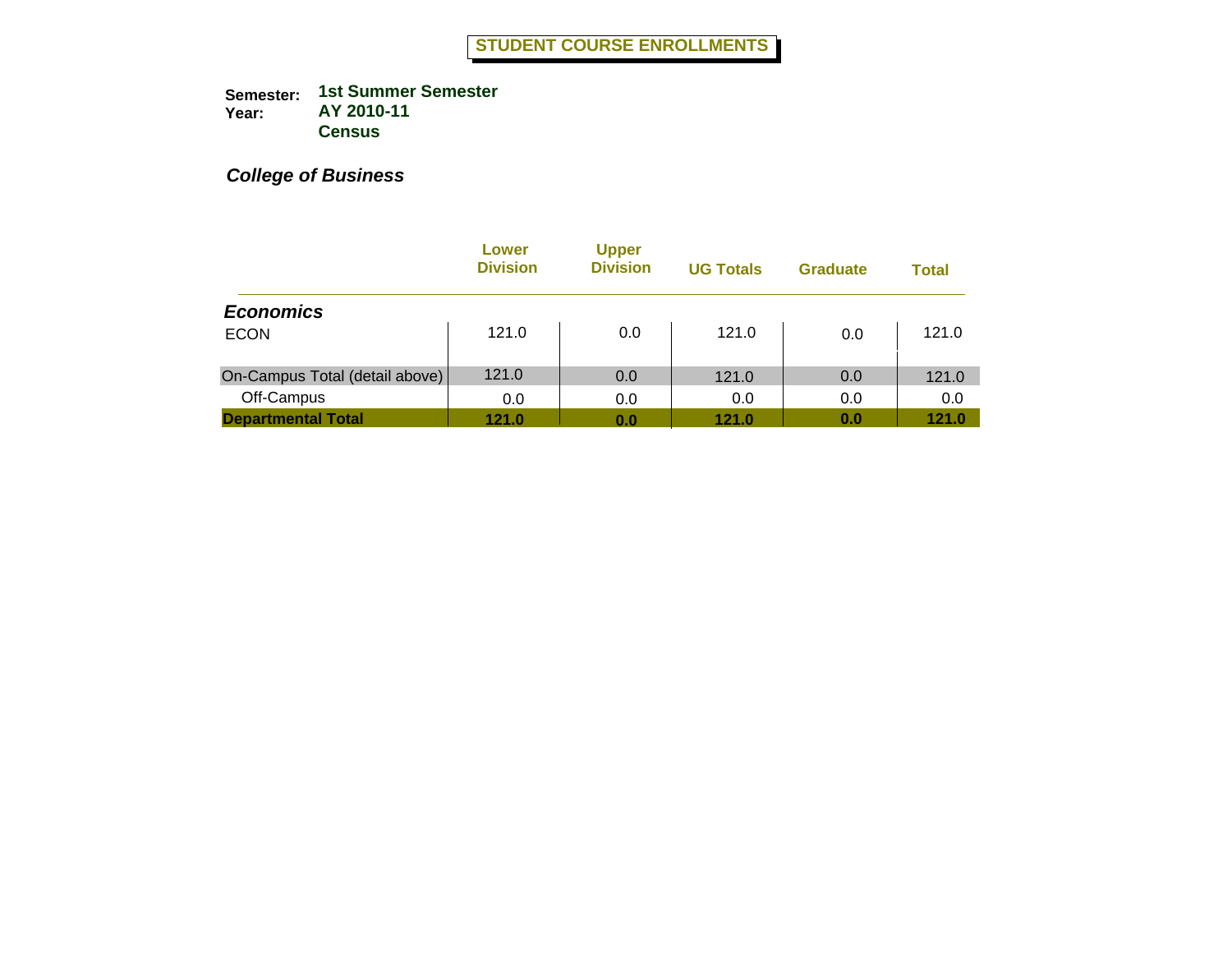|                                | Lower<br><b>Division</b> | <b>Upper</b><br><b>Division</b> | <b>UG Totals</b> | <b>Graduate</b> | <b>Total</b> |
|--------------------------------|--------------------------|---------------------------------|------------------|-----------------|--------------|
| <b>Finance</b>                 |                          |                                 |                  |                 |              |
| BL                             | 21.0                     | 0.0                             | 21.0             | 0.0             | 21.0         |
| <b>FIN</b>                     | 28.0                     | 48.0                            | 76.0             | 6.0             | 82.0         |
| RMI                            | 12.0                     | 0.0                             | 12.0             | 0.0             | 12.0         |
| On-Campus Total (detail above) | 61.0                     | 48.0                            | 109.0            | 6.0             | 115.0        |
| Off-Campus                     | 9.0                      | 1.0                             | 10.0             | 0.0             | 10.0         |
| <b>Departmental Total</b>      | 70.0                     | 49.0                            | 119.0            | 6.0             | 125.0        |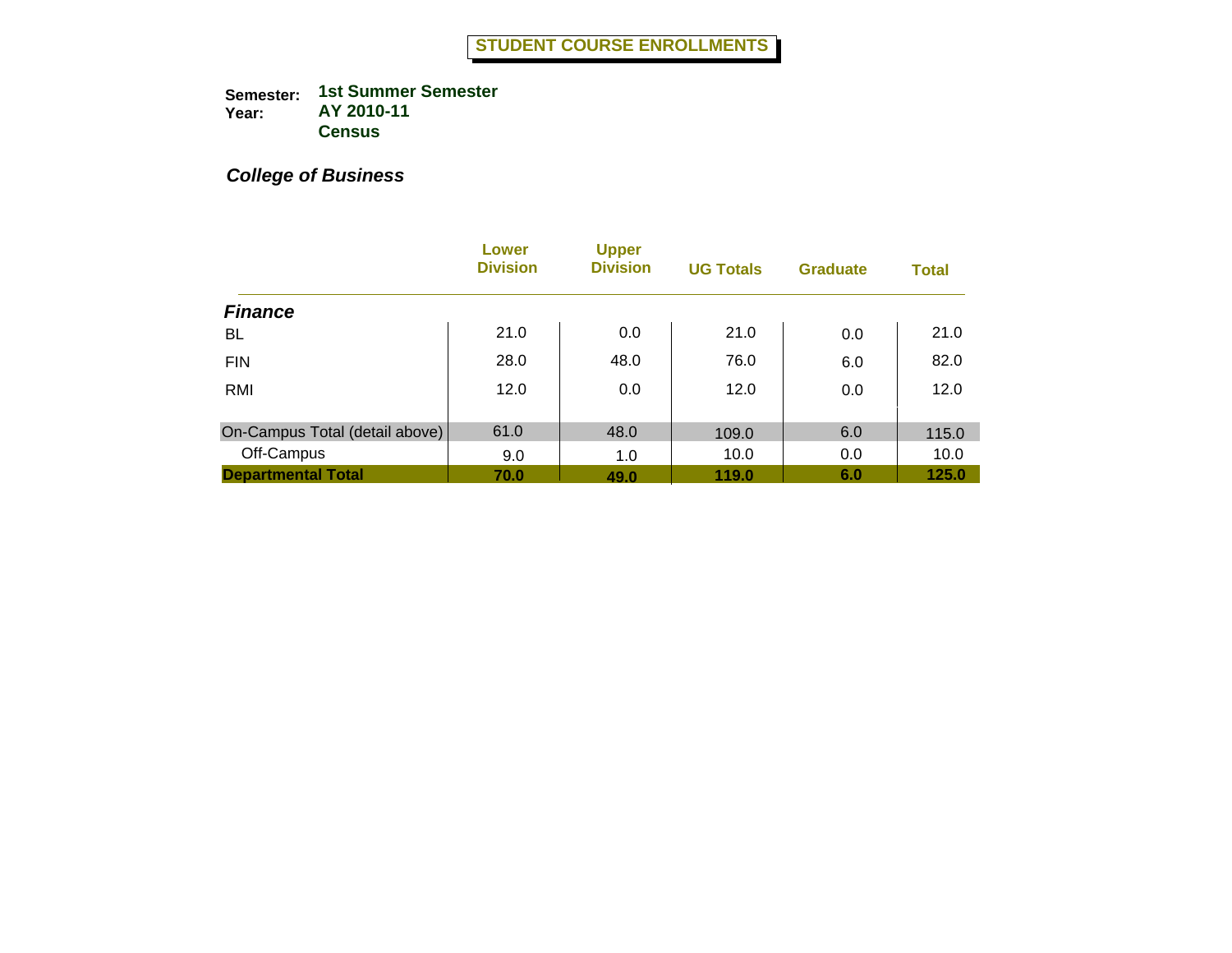|                                     | Lower<br><b>Division</b> | <b>Upper</b><br><b>Division</b> | <b>UG Totals</b> | <b>Graduate</b> | <b>Total</b> |
|-------------------------------------|--------------------------|---------------------------------|------------------|-----------------|--------------|
| <b>Info Systems &amp; Oper Mgmt</b> |                          |                                 |                  |                 |              |
| <b>ISOM</b>                         | 59.0                     | 51.0                            | 110.0            | 0.0             | 110.0        |
| <b>MBA</b>                          | 0.0                      | 0.0                             | 0.0              | 10.0            | 10.0         |
| On-Campus Total (detail above)      | 59.0                     | 51.0                            | 110.0            | 10.0            | 120.0        |
| Off-Campus                          | 0.0                      | 0.0                             | 0.0              | 13.0            | 13.0         |
| <b>Departmental Total</b>           | 59.0                     | 51.0                            | 110.0            | 23.0            | 133.0        |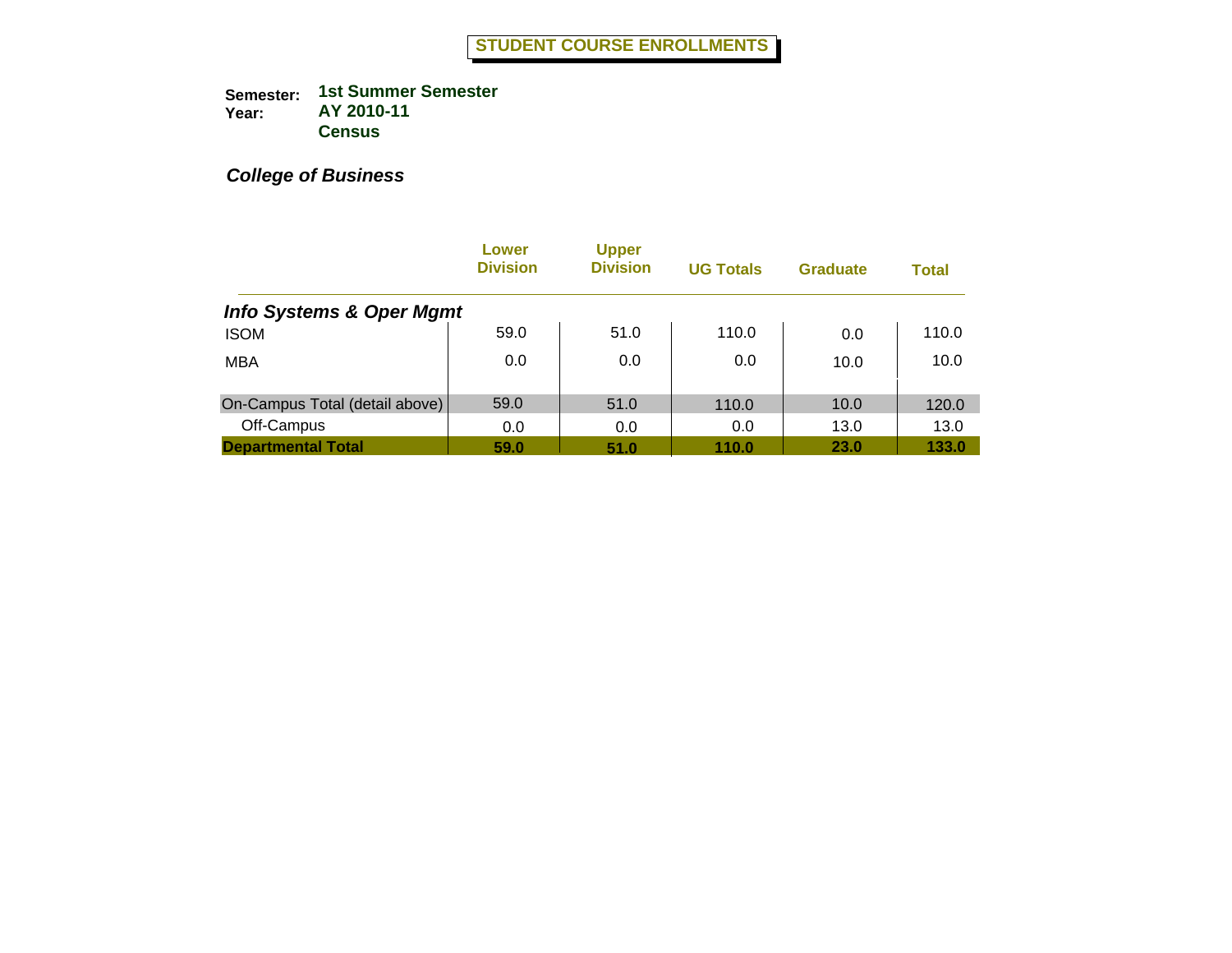|                                   | Lower<br><b>Division</b> | <b>Upper</b><br><b>Division</b> | <b>UG Totals</b> | <b>Graduate</b> | <b>Total</b> |
|-----------------------------------|--------------------------|---------------------------------|------------------|-----------------|--------------|
| <b>Marketing &amp; Management</b> |                          |                                 |                  |                 |              |
| <b>BUSAD</b>                      | 0.0                      | 2.0                             | 2.0              | 0.0             | 2.0          |
| <b>MGT</b>                        | 0.0                      | 71.0                            | 71.0             | 0.0             | 71.0         |
| <b>MKG</b>                        | 0.0                      | 84.0                            | 84.0             | 0.0             | 84.0         |
| On-Campus Total (detail above)    | 0.0                      | 157.0                           | 157.0            | 0.0             | 157.0        |
| Off-Campus                        | 5.0                      | 10.0                            | 15.0             | 0.0             | 15.0         |
| <b>Departmental Total</b>         | 5.0                      | 167.0                           | 172.0            | 0.0             | 172.0        |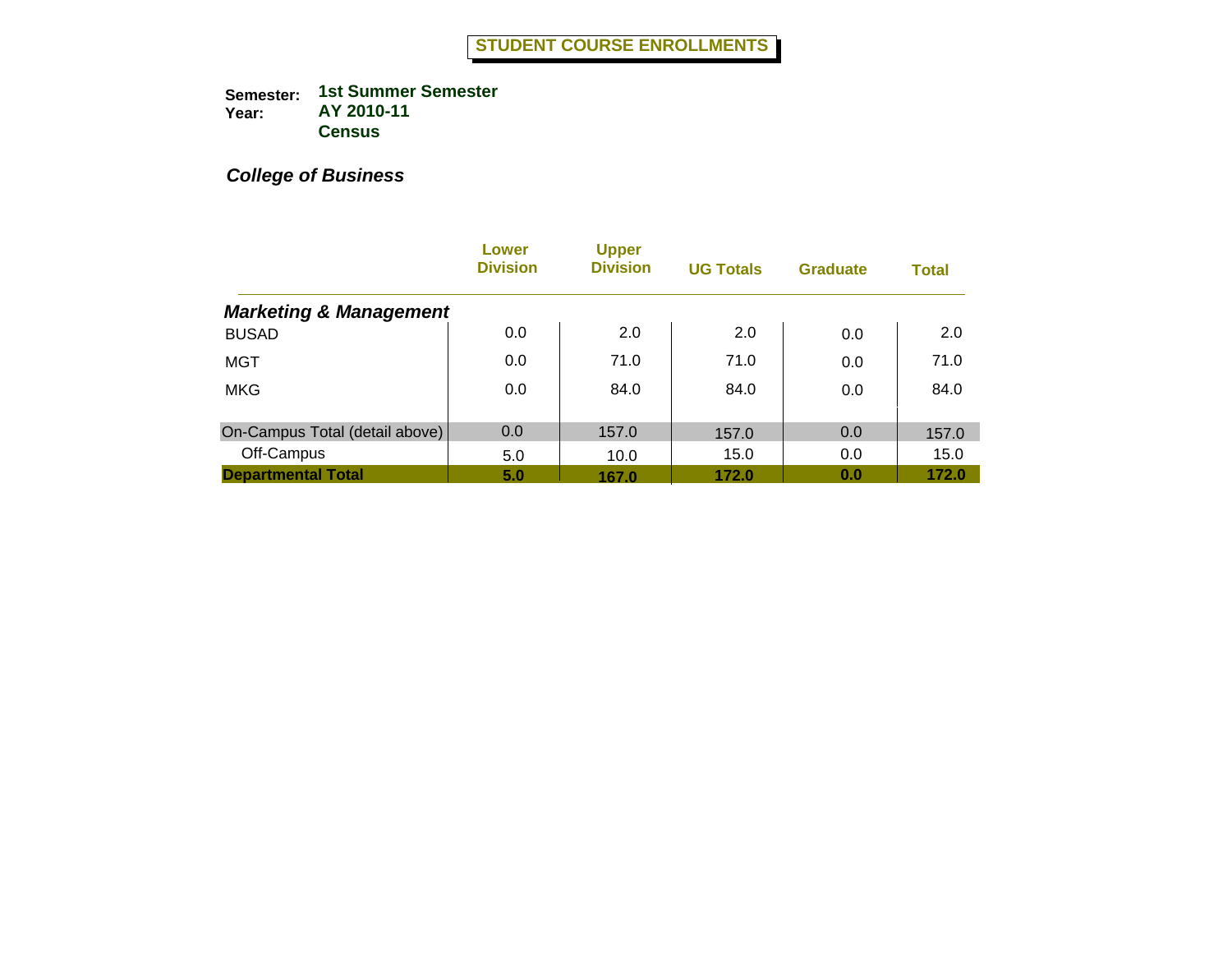|                                           | Lower<br><b>Division</b> | <b>Upper</b><br><b>Division</b> | <b>UG Totals</b> | Graduate    | Total |
|-------------------------------------------|--------------------------|---------------------------------|------------------|-------------|-------|
| <b>Center for Info &amp; Comm Science</b> |                          |                                 |                  |             |       |
| <b>ICS</b>                                | 0.0                      | 0.0                             | 0.0              | 22.0        | 22.0  |
| On-Campus Total (detail above)            | 0.0                      | 0.0                             | 0.0              | 22.0        | 22.0  |
| Off-Campus                                | 0.0                      | 0.0                             | 0.0              | 0.0         | 0.0   |
| <b>Departmental Total</b>                 | 0.0                      | 0.0                             | 0.0              | <b>22.0</b> | 22.0  |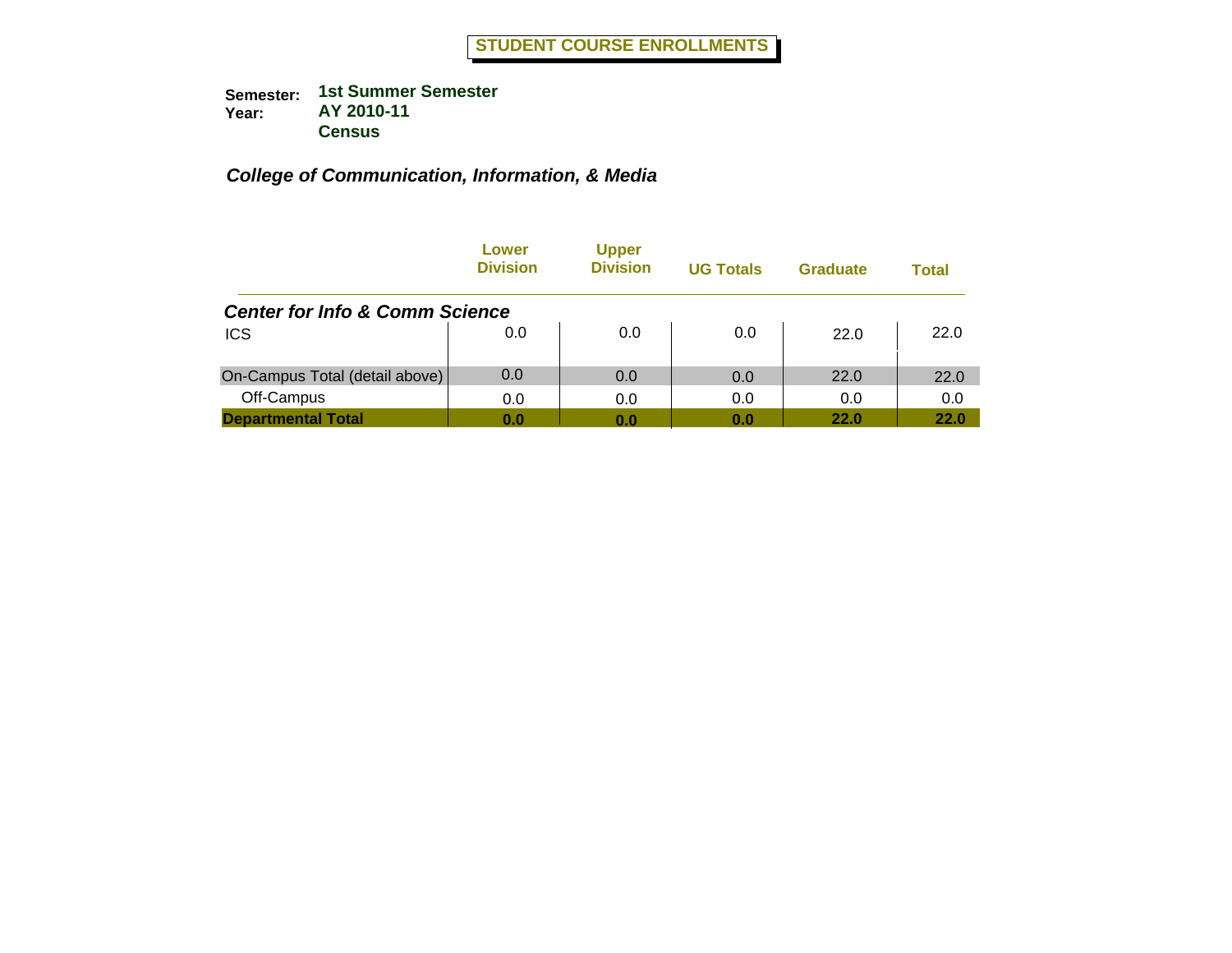|                                | Lower<br><b>Division</b> | <b>Upper</b><br><b>Division</b> | <b>UG Totals</b> | <b>Graduate</b> | <b>Total</b> |
|--------------------------------|--------------------------|---------------------------------|------------------|-----------------|--------------|
| <b>Journalism</b>              |                          |                                 |                  |                 |              |
| <b>JOURN</b>                   | 4.0                      | 6.0                             | 10.0             | 0.0             | 10.0         |
| On-Campus Total (detail above) | 4.0                      | 6.0                             | 10.0             | 0.0             | 10.0         |
| Off-Campus                     | 3.0                      | 0.0                             | 3.0              | 0.0             | 3.0          |
| <b>Departmental Total</b>      | 7.0                      | 6.0                             | 13.0             | 0.0             | 13.0         |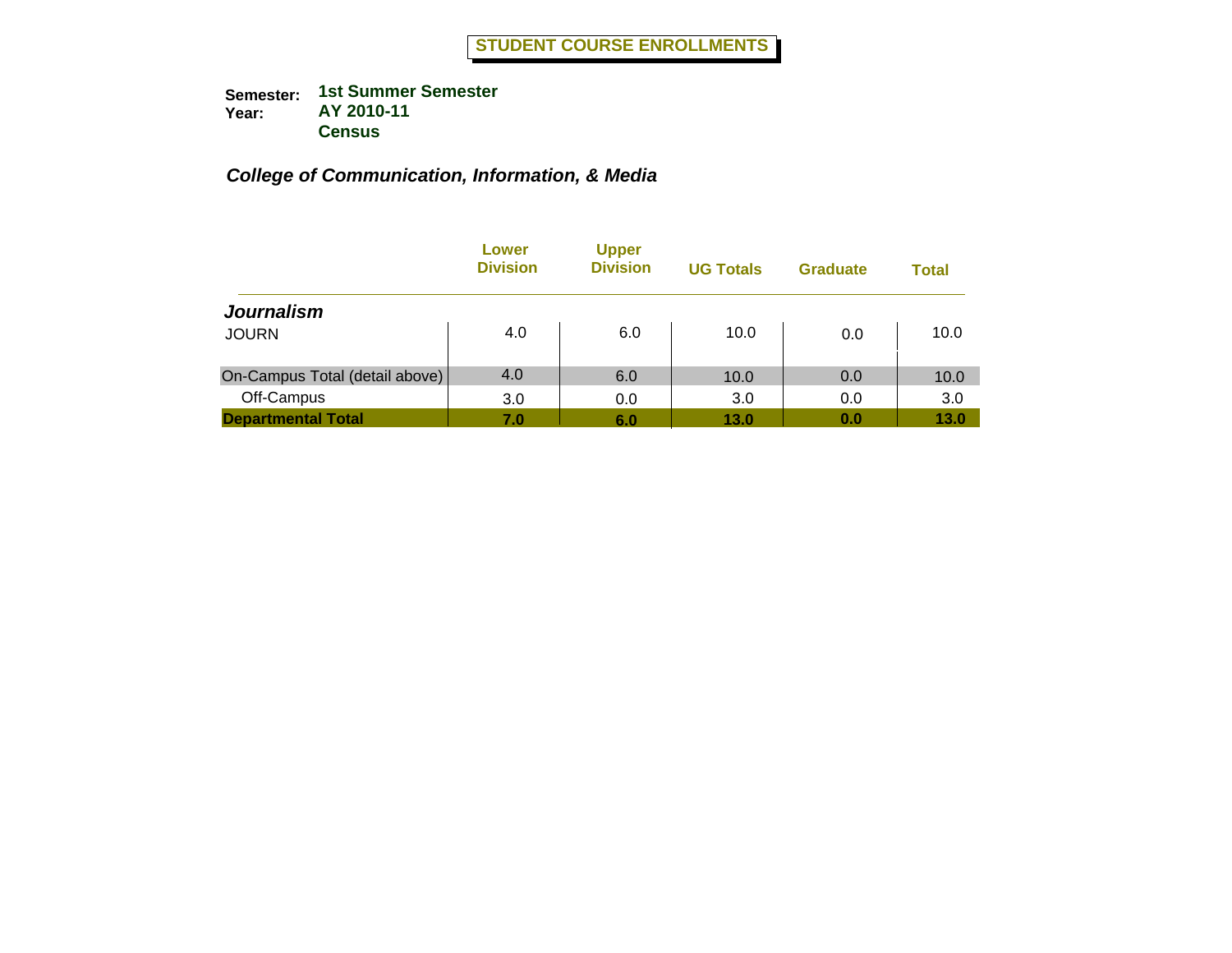|                                | Lower<br><b>Division</b> | <b>Upper</b><br><b>Division</b> | <b>UG Totals</b> | <b>Graduate</b> | Total |
|--------------------------------|--------------------------|---------------------------------|------------------|-----------------|-------|
| <b>Communication Studies</b>   |                          |                                 |                  |                 |       |
| <b>COMM</b>                    | 104.0                    | 23.0                            | 127.0            | 0.0             | 127.0 |
| On-Campus Total (detail above) | 104.0                    | 23.0                            | 127.0            | 0.0             | 127.0 |
| Off-Campus                     | 10.0                     | 7.0                             | 17.0             | 0.0             | 17.0  |
| <b>Departmental Total</b>      | 114.0                    | 30.0                            | 144.0            | 0.0             | 144.0 |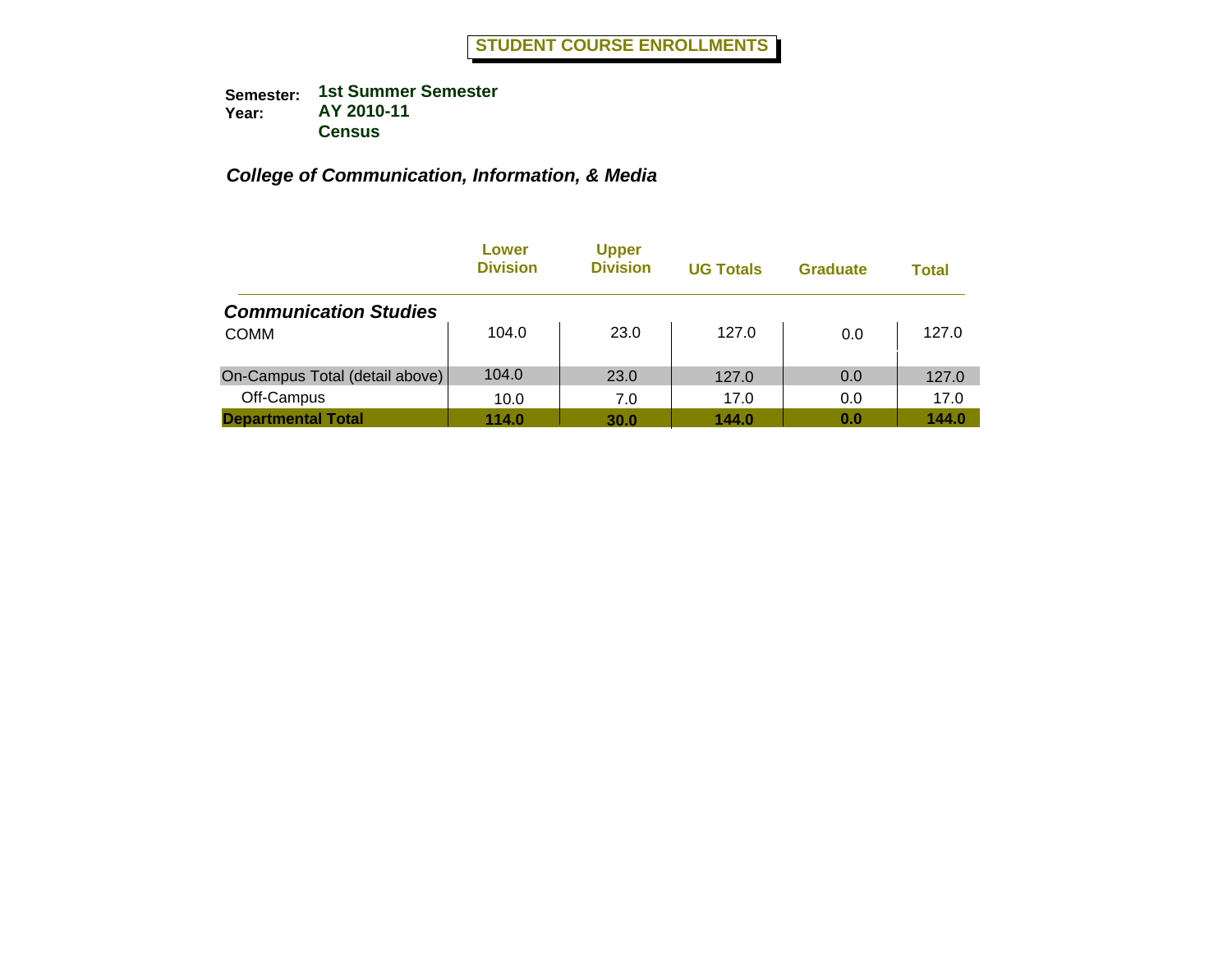|                                | Lower<br><b>Division</b> | <b>Upper</b><br><b>Division</b> | <b>UG Totals</b> | <b>Graduate</b> | Total |
|--------------------------------|--------------------------|---------------------------------|------------------|-----------------|-------|
| <b>Telecommunications</b>      |                          |                                 |                  |                 |       |
| <b>TCOM</b>                    | 61.0                     | 88.0                            | 149.0            | 2.0             | 151.0 |
| On-Campus Total (detail above) | 61.0                     | 88.0                            | 149.0            | 2.0             | 151.0 |
| Off-Campus                     | 0.0                      | 7.0                             | 7.0              | 0.0             | 7.0   |
| <b>Departmental Total</b>      | 61.0                     | 95.0                            | 156.0            | 2.0             | 158.0 |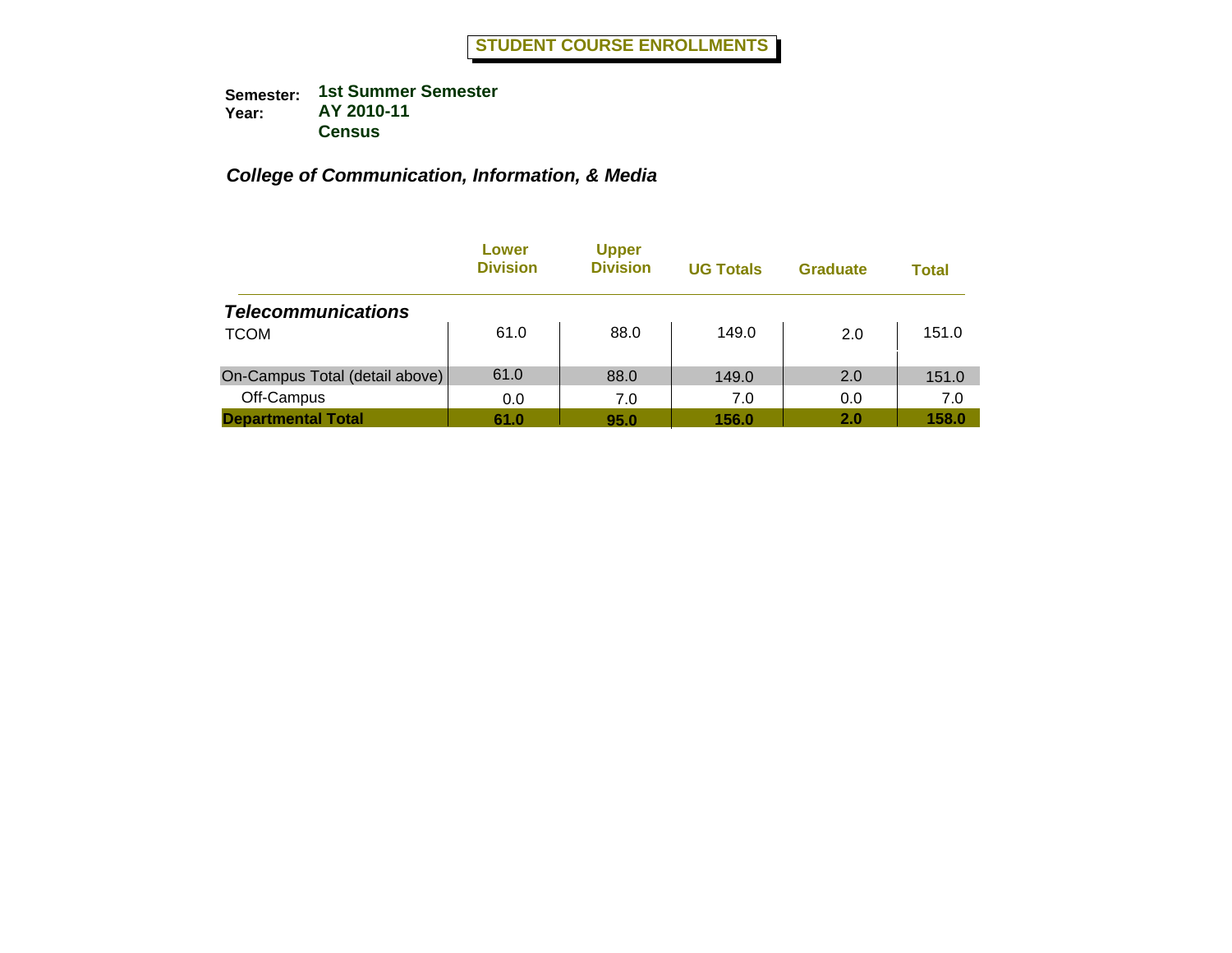# *College of Fine Arts*

|                                | <b>Lower</b><br><b>Division</b> | <b>Upper</b><br><b>Division</b> | <b>UG Totals</b> | <b>Graduate</b> | <b>Total</b> |
|--------------------------------|---------------------------------|---------------------------------|------------------|-----------------|--------------|
| <b>Art</b>                     |                                 |                                 |                  |                 |              |
| <b>ACR</b>                     | 5.0                             | 21.0                            | 26.0             | 1.0             | 27.0         |
| <b>ADS</b>                     | 25.0                            | 0.0                             | 25.0             | 0.0             | 25.0         |
| <b>AFA</b>                     | 34.0                            | 22.0                            | 56.0             | 5.0             | 61.0         |
| <b>AHS</b>                     | 25.0                            | 1.0                             | 26.0             | 0.0             | 26.0         |
| <b>ART</b>                     | 0.0                             | 6.0                             | 6.0              | 2.0             | 8.0          |
| On-Campus Total (detail above) | 89.0                            | 50.0                            | 139.0            | 8.0             | 147.0        |
| Off-Campus                     | 6.0                             | 29.0                            | 35.0             | 0.0             | 35.0         |
| <b>Departmental Total</b>      | 95.0                            | 79.0                            | 174.0            | 8.0             | 182.0        |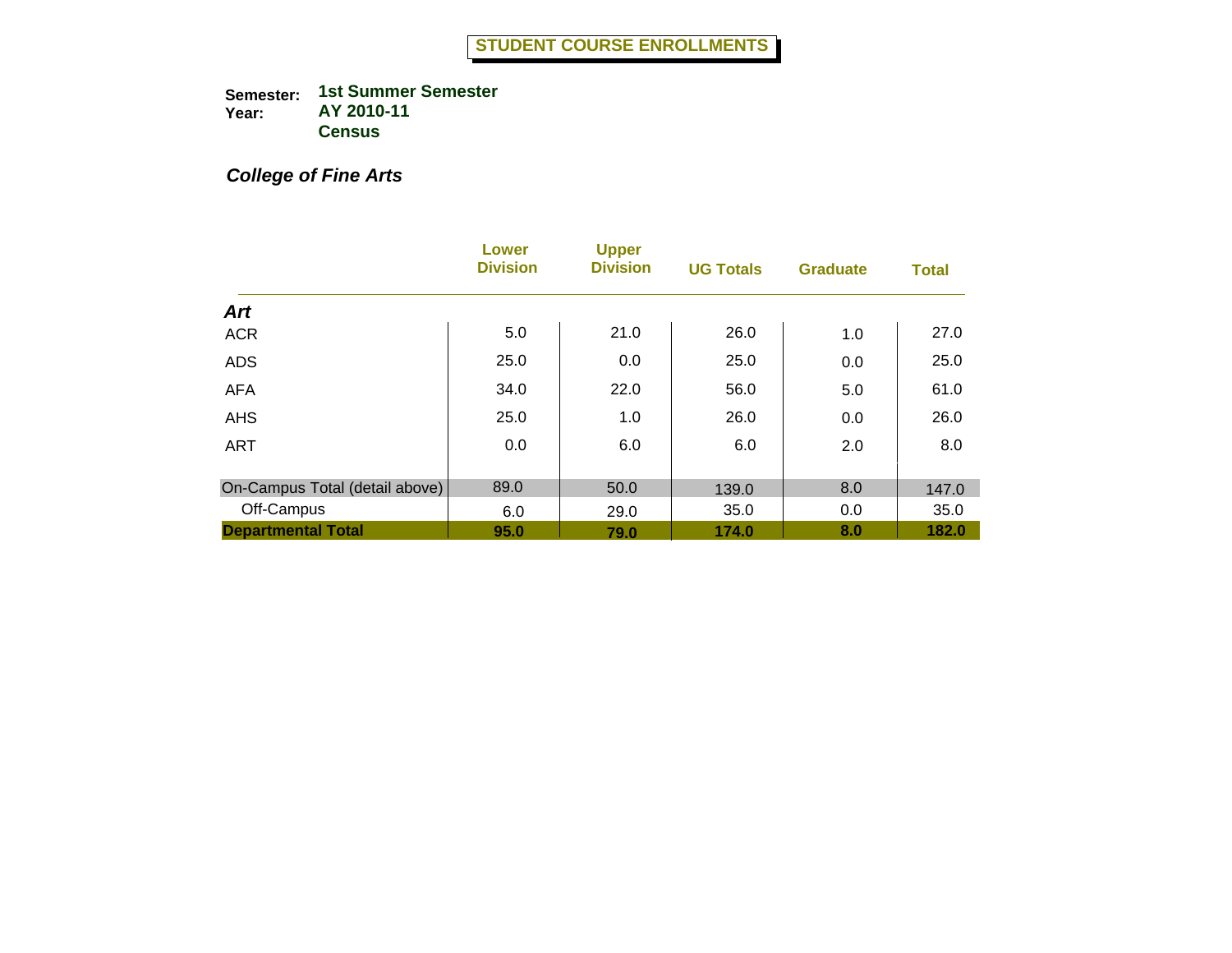# *College of Fine Arts*

|                                | Lower<br><b>Division</b> | <b>Upper</b><br><b>Division</b> | <b>UG Totals</b> | <b>Graduate</b> | <b>Total</b> |
|--------------------------------|--------------------------|---------------------------------|------------------|-----------------|--------------|
| <b>Music</b>                   |                          |                                 |                  |                 |              |
| <b>DISS</b>                    | 0.0                      | 0.0                             | 0.0              | 2.0             | 2.0          |
| <b>MUHIS</b>                   | 0.0                      | 37.0                            | 37.0             | 0.0             | 37.0         |
| <b>MUMET</b>                   | 0.0                      | 7.0                             | 7.0              | 0.0             | 7.0          |
| <b>MUSCH</b>                   | 23.0                     | 20.0                            | 43.0             | 4.0             | 47.0         |
| <b>MUSED</b>                   | 7.0                      | 0.0                             | 7.0              | 0.0             | 7.0          |
| <b>MUSPE</b>                   | 19.0                     | 6.0                             | 25.0             | 37.0            | 62.0         |
| <b>MUSTH</b>                   | 19.0                     | 13.0                            | 32.0             | 16.0            | 48.0         |
| On-Campus Total (detail above) | 68.0                     | 83.0                            | 151.0            | 59.0            | 210.0        |
| Off-Campus                     | 0.0                      | 3.0                             | 3.0              | 2.0             | 5.0          |
| <b>Departmental Total</b>      | 68.0                     | 86.0                            | 154.0            | 61.0            | 215.0        |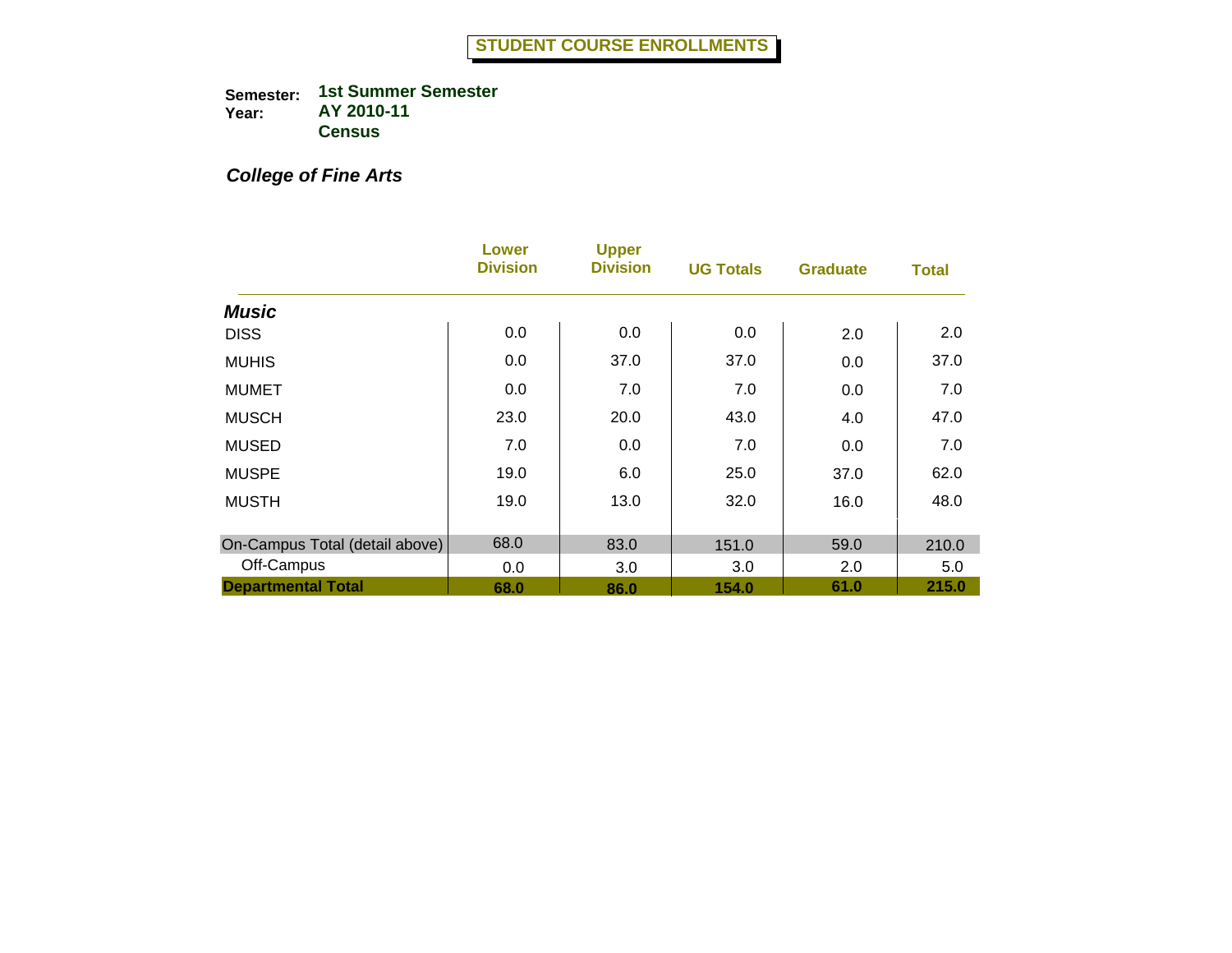*College of Fine Arts*

|                                | Lower<br><b>Division</b> | <b>Upper</b><br><b>Division</b> | <b>UG Totals</b> | <b>Graduate</b> | <b>Total</b> |
|--------------------------------|--------------------------|---------------------------------|------------------|-----------------|--------------|
| <b>Theatre &amp; Dance</b>     |                          |                                 |                  |                 |              |
| <b>DANCE</b>                   | 9.0                      | 0.0                             | 9.0              | 0.0             | 9.0          |
| <b>THEAT</b>                   | 26.0                     | 15.0                            | 41.0             | 0.0             | 41.0         |
| On-Campus Total (detail above) | 35.0                     | 15.0                            | 50.0             | 0.0             | 50.0         |
| Off-Campus                     | 0.0                      | 2.0                             | 2.0              | 0.0             | 2.0          |
| <b>Departmental Total</b>      | 35.0                     | 17.0                            | 52.0             | 0.0             | 52.0         |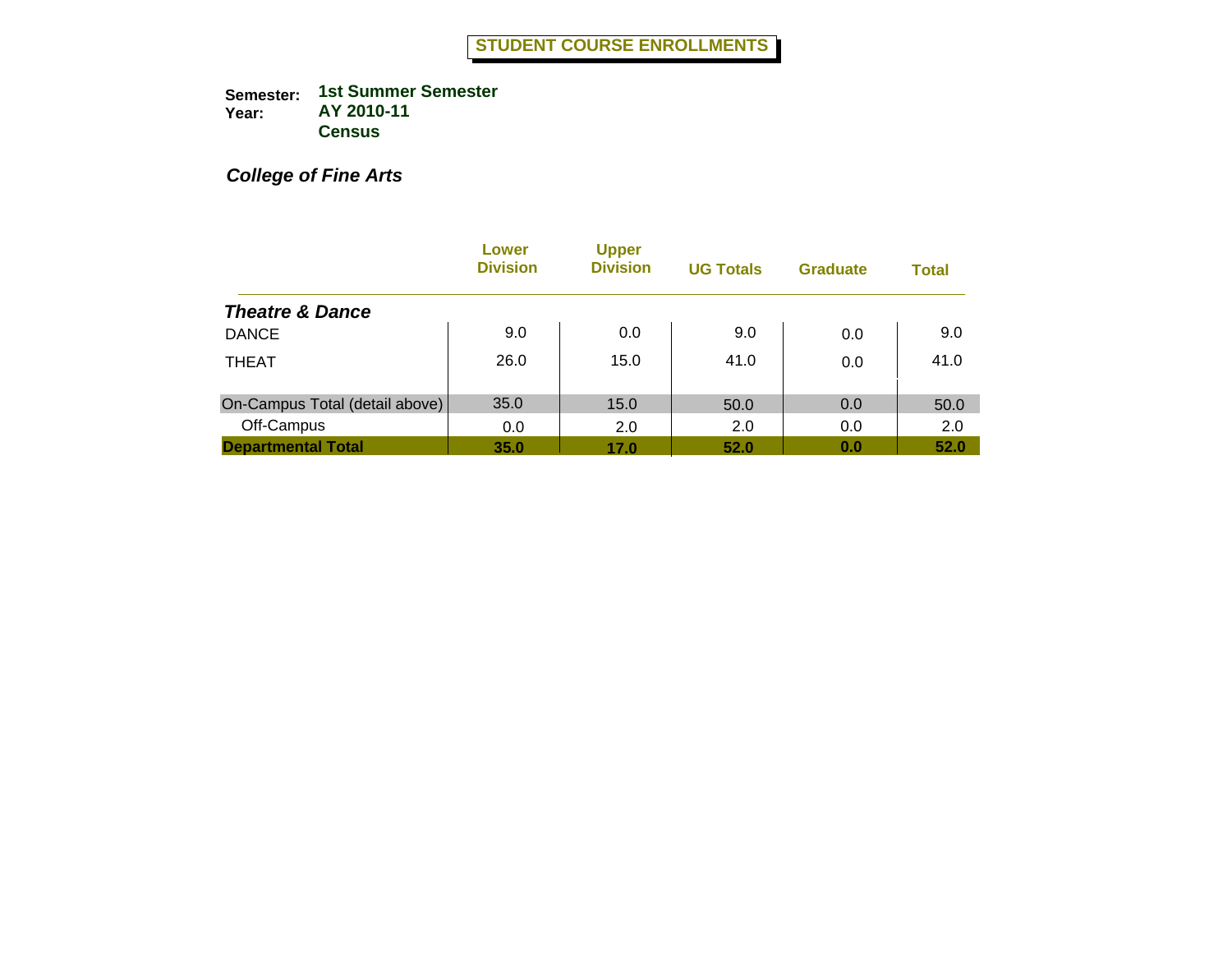|                                | Lower<br><b>Division</b> | <b>Upper</b><br><b>Division</b> | <b>UG Totals</b> | <b>Graduate</b> | <b>Total</b> |
|--------------------------------|--------------------------|---------------------------------|------------------|-----------------|--------------|
| Anthropology                   |                          |                                 |                  |                 |              |
| <b>ANTH</b>                    | 27.0                     | 5.0                             | 32.0             | 0.0             | 32.0         |
| <b>THES</b>                    | 0.0                      | 0.0                             | 0.0              | 1.0             | 1.0          |
| On-Campus Total (detail above) | 27.0                     | 5.0                             | 32.0             | 1.0             | 33.0         |
| Off-Campus                     | 0.0                      | 10.0                            | 10.0             | 3.0             | 13.0         |
| <b>Departmental Total</b>      | 27.0                     | 15.0                            | 42.0             | 4.0             | 46.0         |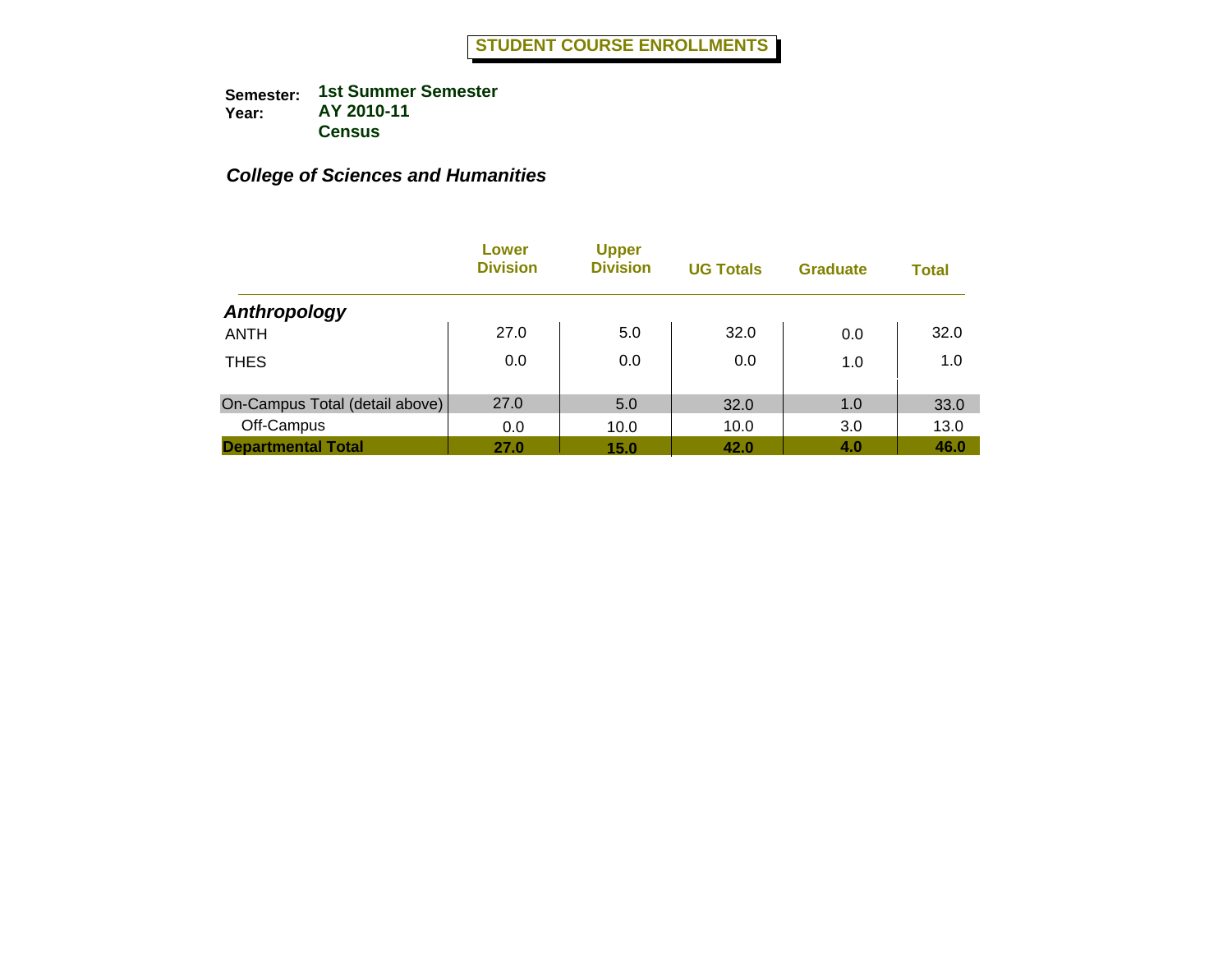|                                | <b>Lower</b><br><b>Division</b> | <b>Upper</b><br><b>Division</b> | <b>UG Totals</b> | <b>Graduate</b> | <b>Total</b> |
|--------------------------------|---------------------------------|---------------------------------|------------------|-----------------|--------------|
| <b>Biology</b>                 |                                 |                                 |                  |                 |              |
| <b>BIO</b>                     | 55.0                            | 14.0                            | 69.0             | 6.0             | 75.0         |
| <b>HONRS</b>                   | 3.0                             | 4.0                             | 7.0              | 0.0             | 7.0          |
| <b>MASTR</b>                   | 0.0                             | 0.0                             | 0.0              | 1.0             | 1.0          |
| SCI                            | 0.0                             | 24.0                            | 24.0             | 0.0             | 24.0         |
|                                |                                 |                                 |                  |                 |              |
| On-Campus Total (detail above) | 58.0                            | 42.0                            | 100.0            | 7.0             | 107.0        |
| Off-Campus                     | 0.0                             | 0.0                             | 0.0              | 0.0             | 0.0          |
| <b>Departmental Total</b>      | 58.0                            | 42.0                            | 100.0            | 7.0             | 107.0        |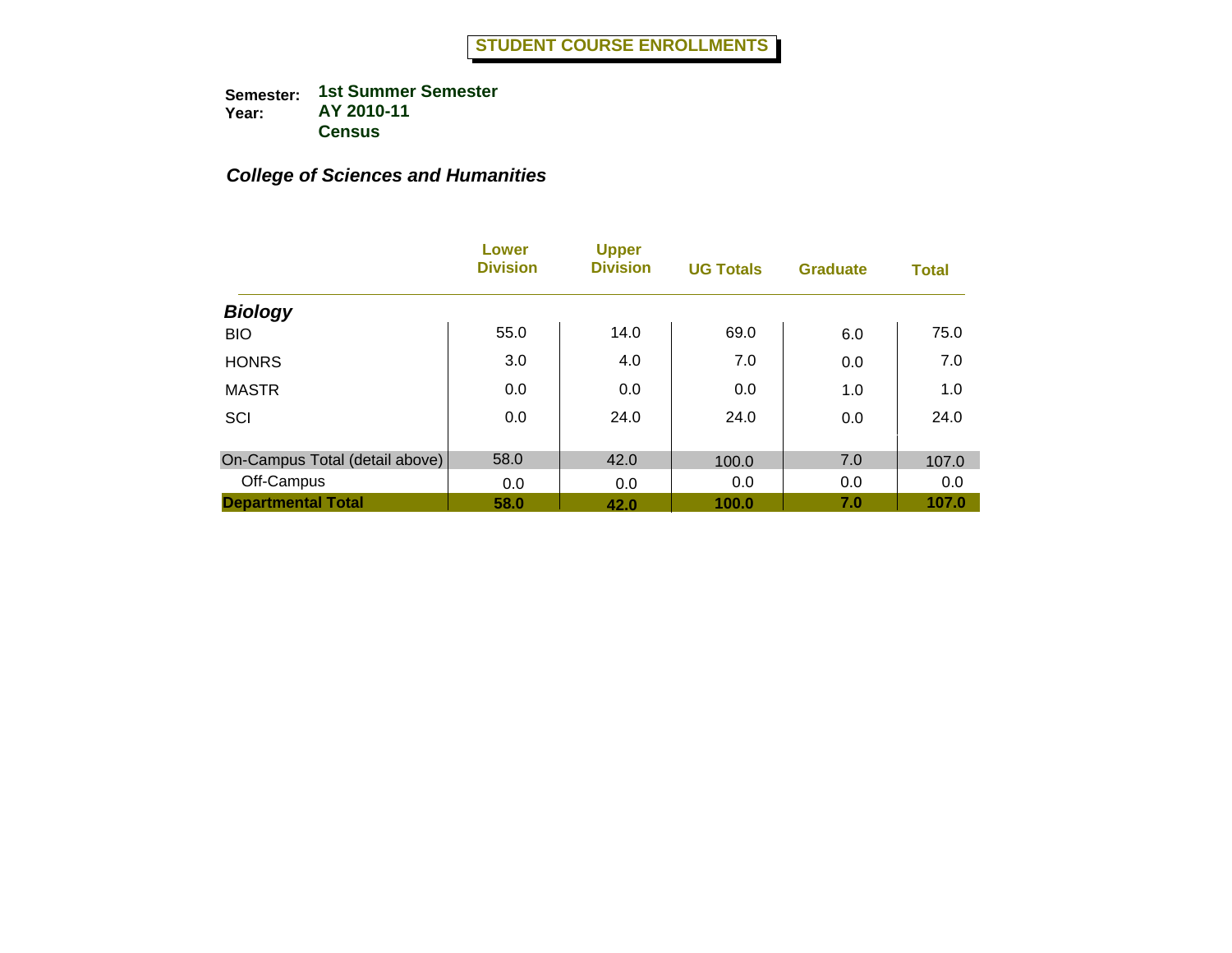|                                | Lower<br><b>Division</b> | <b>Upper</b><br><b>Division</b> | <b>UG Totals</b> | <b>Graduate</b> | <b>Total</b> |
|--------------------------------|--------------------------|---------------------------------|------------------|-----------------|--------------|
| <b>Chemistry</b>               |                          |                                 |                  |                 |              |
| <b>CHEM</b>                    | 39.0                     | 8.0                             | 47.0             | 8.0             | 55.0         |
| <b>THES</b>                    | 0.0                      | 0.0                             | 0.0              | 7.0             | 7.0          |
| On-Campus Total (detail above) | 39.0                     | 8.0                             | 47.0             | 15.0            | 62.0         |
| Off-Campus                     | 0.0                      | 0.0                             | 0.0              | 0.0             | 0.0          |
| <b>Departmental Total</b>      | 39.0                     | 8.0                             | 47.0             | 15.0            | 62.0         |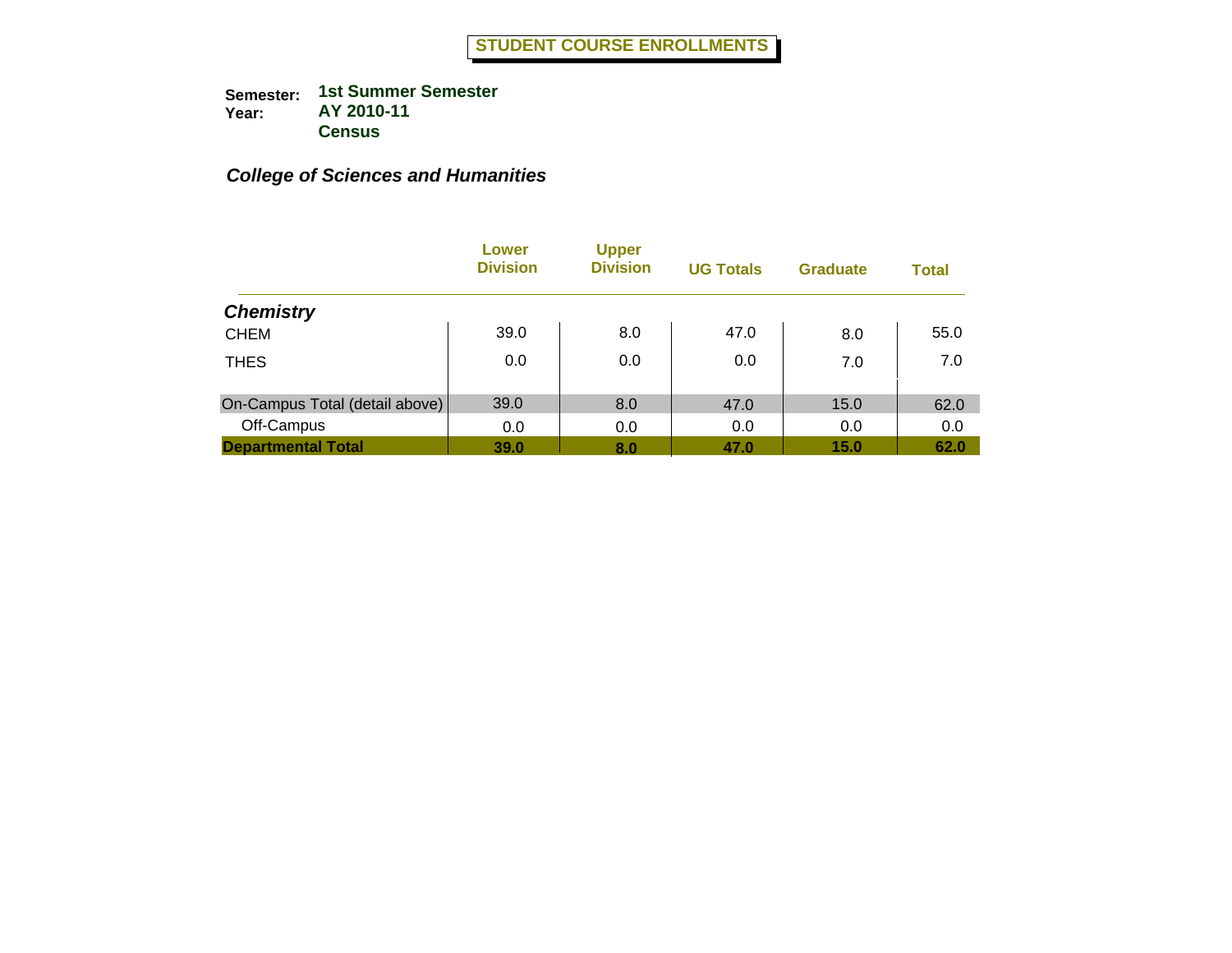|                                           | Lower<br><b>Division</b> | <b>Upper</b><br><b>Division</b> | <b>UG Totals</b> | <b>Graduate</b> | Total |
|-------------------------------------------|--------------------------|---------------------------------|------------------|-----------------|-------|
| <b>Criminal Justice &amp; Criminology</b> |                          |                                 |                  |                 |       |
| <b>CJC</b>                                | 33.0                     | 0.0                             | 33.0             | 0.0             | 33.0  |
| On-Campus Total (detail above)            | 33.0                     | 0.0                             | 33.0             | 0.0             | 33.0  |
| Off-Campus                                | 35.0                     | 17.0                            | 52.0             | 0.0             | 52.0  |
| <b>Departmental Total</b>                 | 68.0                     | 17.0                            | 85.0             | 0.0             | 85.0  |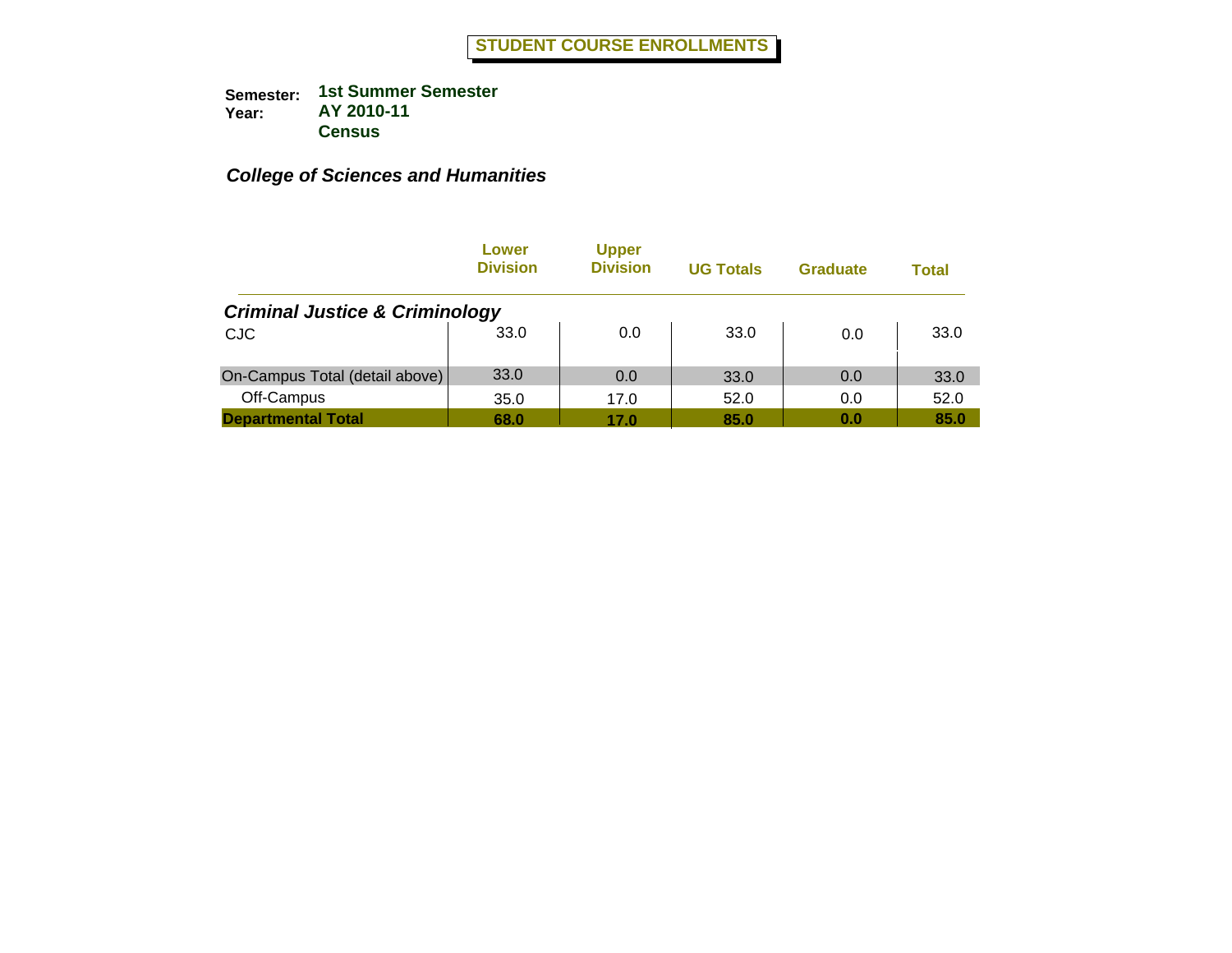|                                | Lower<br><b>Division</b> | <b>Upper</b><br><b>Division</b> | <b>UG Totals</b> | <b>Graduate</b> | Total |
|--------------------------------|--------------------------|---------------------------------|------------------|-----------------|-------|
| <b>Computer Science</b>        |                          |                                 |                  |                 |       |
| <b>CS</b>                      | 33.0                     | 20.0                            | 53.0             | 2.0             | 55.0  |
| On-Campus Total (detail above) | 33.0                     | 20.0                            | 53.0             | 2.0             | 55.0  |
| Off-Campus                     | 0.0                      | 0.0                             | 0.0              | 0.0             | 0.0   |
| <b>Departmental Total</b>      | 33.0                     | 20.0                            | 53.0             | 2.0             | 55.0  |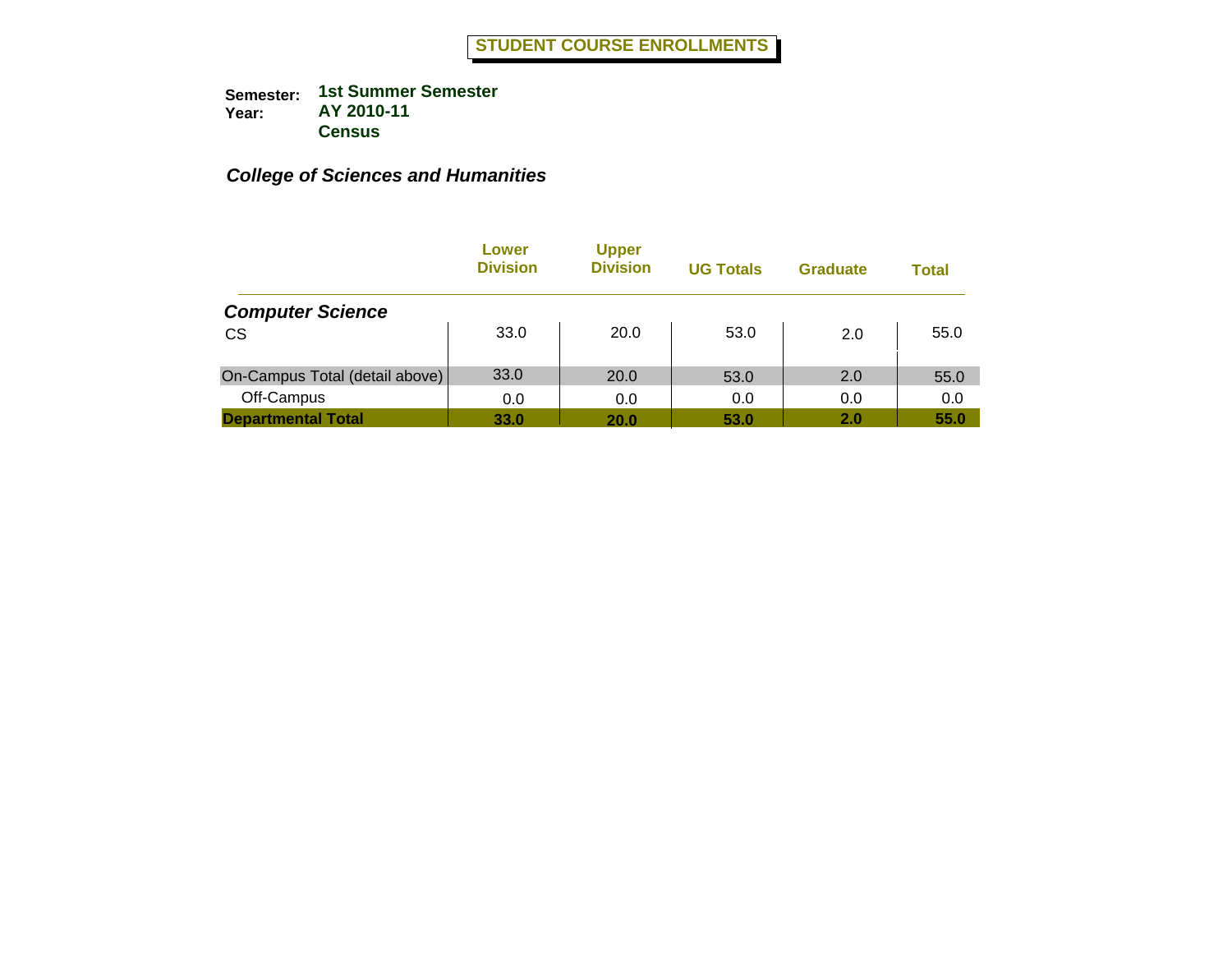|                                | <b>Lower</b><br><b>Division</b> | <b>Upper</b><br><b>Division</b> | <b>UG Totals</b> | <b>Graduate</b> | <b>Total</b> |
|--------------------------------|---------------------------------|---------------------------------|------------------|-----------------|--------------|
| <b>English</b>                 |                                 |                                 |                  |                 |              |
| <b>DISS</b>                    | 0.0                             | 0.0                             | 0.0              | 5.0             | 5.0          |
| <b>ENG</b>                     | 18.0                            | 44.0                            | 62.0             | 38.0            | 100.0        |
| <b>HONRS</b>                   | 0.0                             | 6.0                             | 6.0              | 0.0             | 6.0          |
| <b>MASTR</b>                   | 0.0                             | 0.0                             | 0.0              | 2.0             | 2.0          |
| <b>RES</b>                     | 0.0                             | 0.0                             | 0.0              | 2.0             | 2.0          |
| On-Campus Total (detail above) | 18.0                            | 50.0                            | 68.0             | 47.0            | 115.0        |
| Off-Campus                     | 0.0                             | 2.0                             | 2.0              | 0.0             | 2.0          |
| <b>Departmental Total</b>      | 18.0                            | 52.0                            | 70.0             | 47.0            | 117.0        |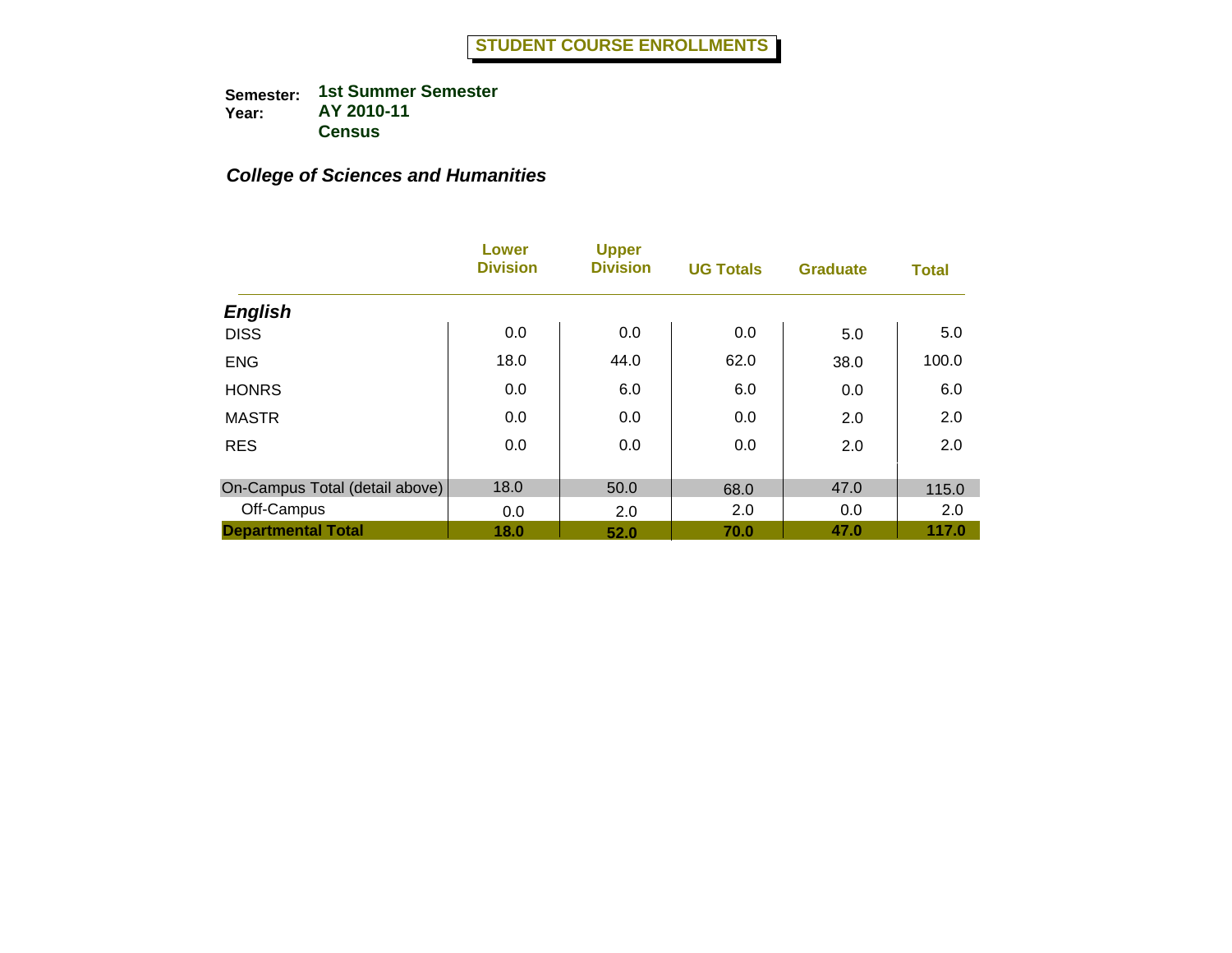|                                        | <b>Lower</b><br><b>Division</b> | <b>Upper</b><br><b>Division</b> | <b>UG Totals</b> | <b>Graduate</b> | <b>Total</b> |
|----------------------------------------|---------------------------------|---------------------------------|------------------|-----------------|--------------|
| <b>Modern Languages &amp; Classics</b> |                                 |                                 |                  |                 |              |
| cc                                     | 44.0                            | 1.0                             | 45.0             | 0.0             | 45.0         |
| <b>FL</b>                              | 1.0                             | 0.0                             | 1.0              | 0.0             | 1.0          |
| <b>FR</b>                              | 7.0                             | 0.0                             | 7.0              | 0.0             | 7.0          |
| <b>GRK</b>                             | 0.0                             | 2.0                             | 2.0              | 0.0             | 2.0          |
| <b>JAPAN</b>                           | 0.0                             | 16.0                            | 16.0             | 0.0             | 16.0         |
| <b>LAT</b>                             | 2.0                             | 0.0                             | 2.0              | 0.0             | 2.0          |
| <b>SP</b>                              | 56.0                            | 24.0                            | 80.0             | 0.0             | 80.0         |
| On-Campus Total (detail above)         | 110.0                           | 43.0                            | 153.0            | 0.0             | 153.0        |
| Off-Campus                             | 3.0                             | 31.0                            | 34.0             | 0.0             | 34.0         |
| <b>Departmental Total</b>              | 113.0                           | 74.0                            | 187.0            | 0.0             | 187.0        |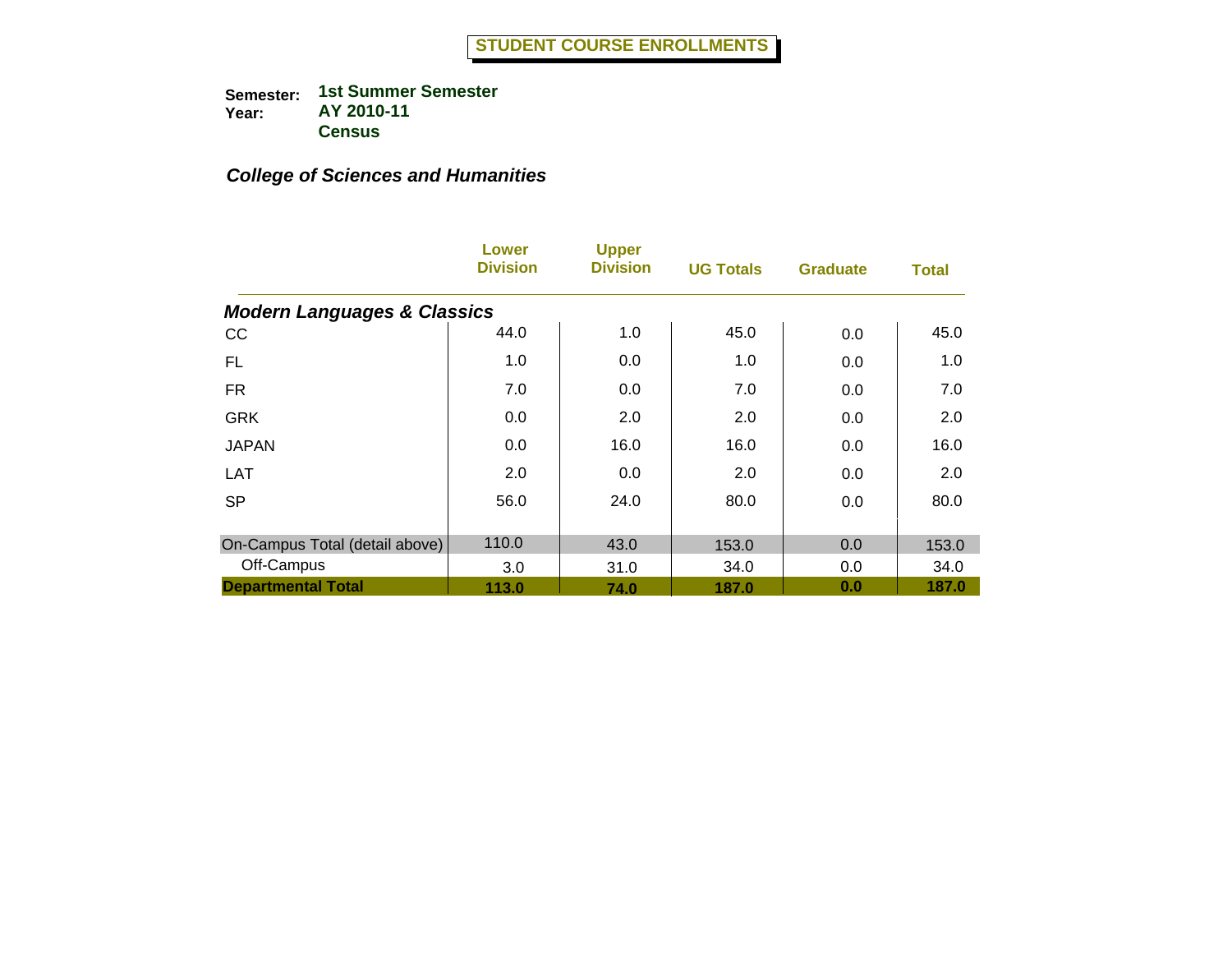|                                | Lower<br><b>Division</b> | <b>Upper</b><br><b>Division</b> | <b>UG Totals</b> | <b>Graduate</b> | <b>Total</b> |
|--------------------------------|--------------------------|---------------------------------|------------------|-----------------|--------------|
| Geography                      |                          |                                 |                  |                 |              |
| <b>GEOG</b>                    | 21.0                     | 1.0                             | 22.0             | 0.0             | 22.0         |
| On-Campus Total (detail above) | 21.0                     | 1.0                             | 22.0             | 0.0             | 22.0         |
| Off-Campus                     | 0.0                      | 25.0                            | 25.0             | 0.0             | 25.0         |
| <b>Departmental Total</b>      | 21.0                     | 26.0                            | 47.0             | 0.0             | 47.0         |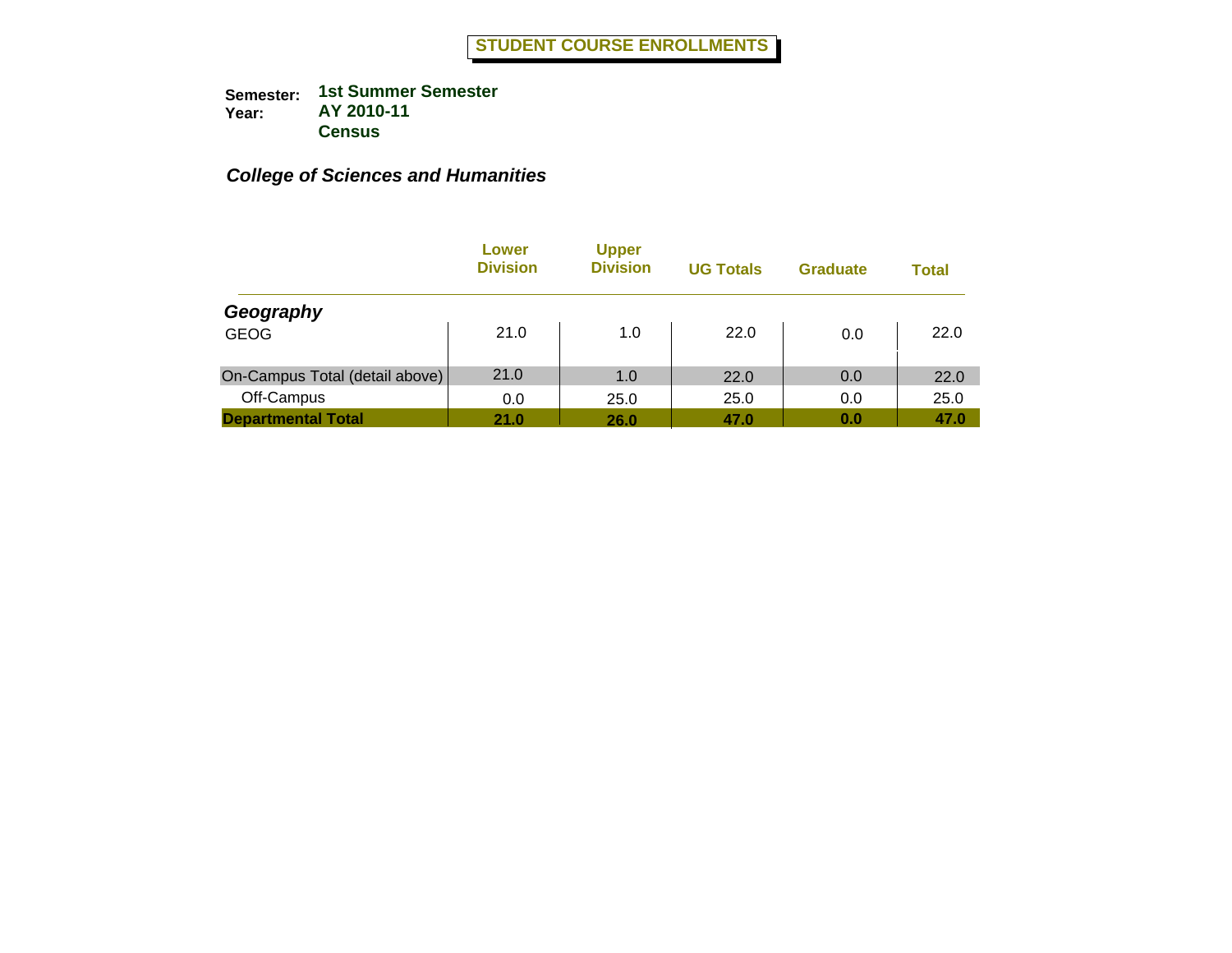|                                | Lower<br><b>Division</b> | <b>Upper</b><br><b>Division</b> | <b>UG Totals</b> | <b>Graduate</b> | Total |
|--------------------------------|--------------------------|---------------------------------|------------------|-----------------|-------|
| Geology                        |                          |                                 |                  |                 |       |
| <b>GEOL</b>                    | 11.0                     | 0.0                             | 11.0             | 0.0             | 11.0  |
| On-Campus Total (detail above) | 11.0                     | 0.0                             | 11.0             | 0.0             | 11.0  |
| Off-Campus                     | 0.0                      | 0.0                             | 0.0              | 0.0             | 0.0   |
| <b>Departmental Total</b>      | 11.0                     | 0.0                             | 11.0             | 0.0             | 11.0  |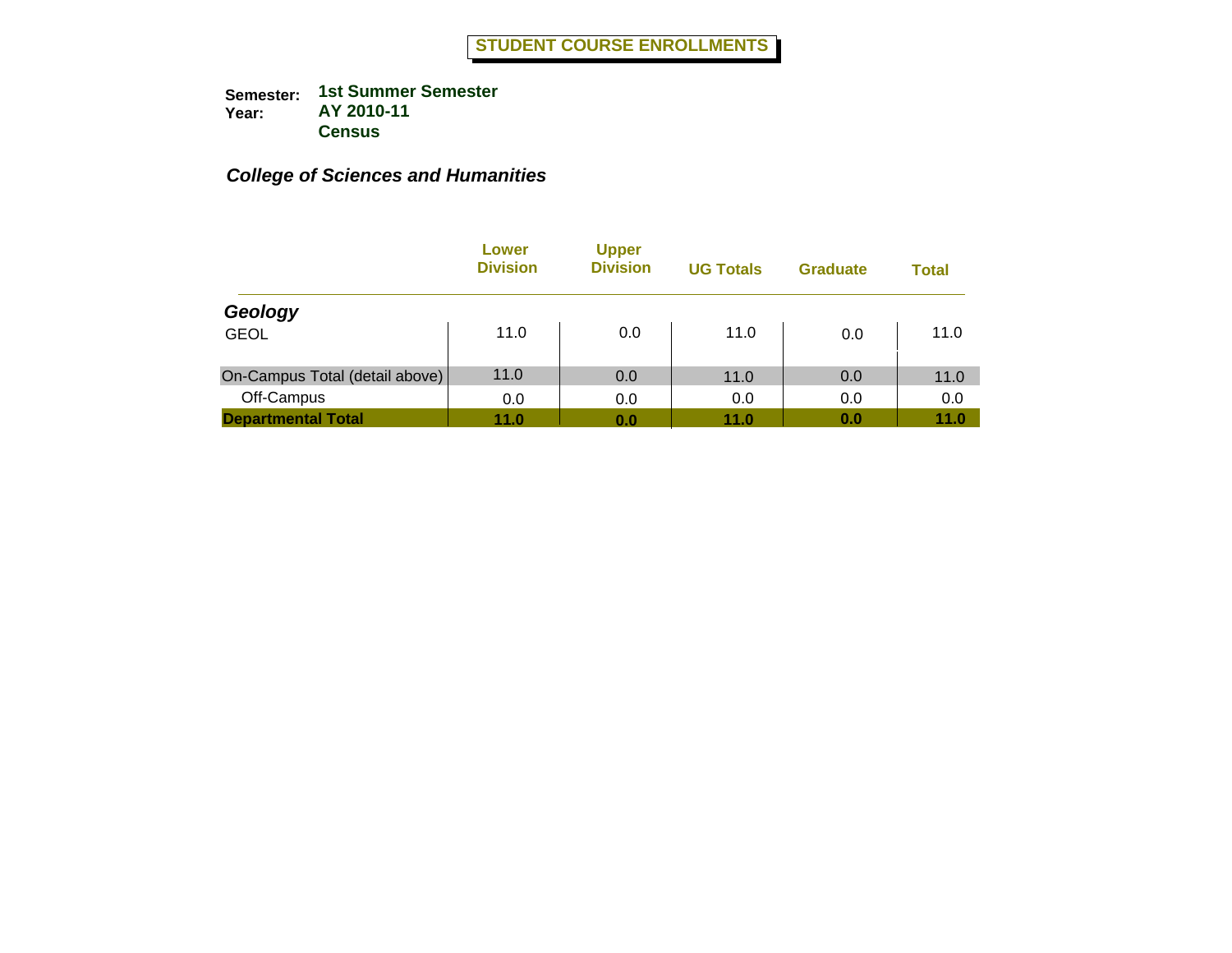|                                | Lower<br><b>Division</b> | <b>Upper</b><br><b>Division</b> | <b>UG Totals</b> | <b>Graduate</b> | <b>Total</b> |
|--------------------------------|--------------------------|---------------------------------|------------------|-----------------|--------------|
| <b>History</b>                 |                          |                                 |                  |                 |              |
| <b>HIST</b>                    | 106.0                    | 32.0                            | 138.0            | 7.0             | 145.0        |
| <b>HONRS</b>                   | 5.0                      | 0.0                             | 5.0              | 0.0             | 5.0          |
| SS                             | 0.0                      | 23.0                            | 23.0             | 0.0             | 23.0         |
| On-Campus Total (detail above) | 111.0                    | 55.0                            | 166.0            | 7.0             | 173.0        |
| Off-Campus                     | 53.0                     | 3.0                             | 56.0             | 0.0             | 56.0         |
| <b>Departmental Total</b>      | 164.0                    | 58.0                            | 222.0            | 7.0             | 229.0        |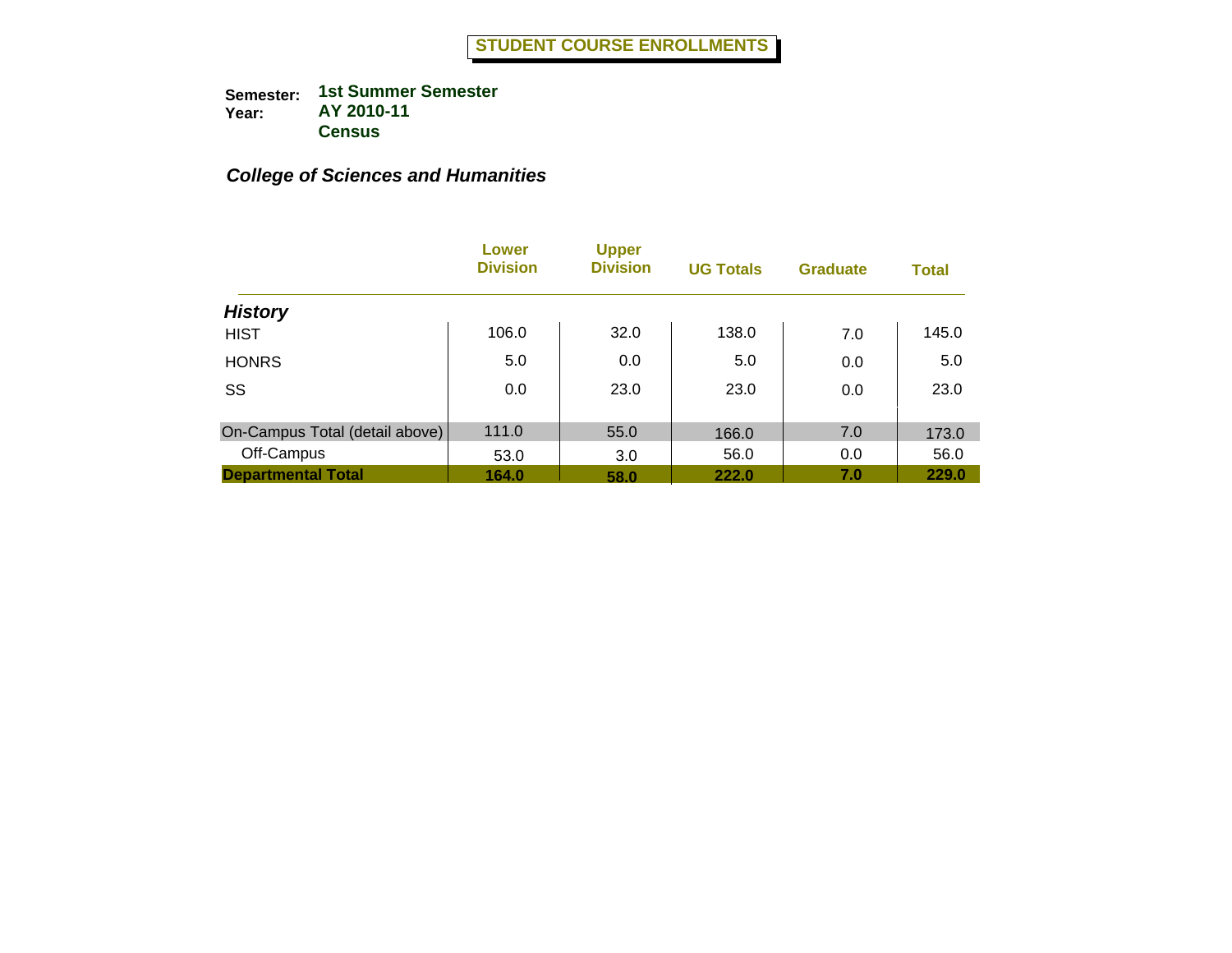|                                | Lower<br><b>Division</b> | <b>Upper</b><br><b>Division</b> | <b>UG Totals</b> | <b>Graduate</b> | Total |
|--------------------------------|--------------------------|---------------------------------|------------------|-----------------|-------|
| <b>Mathematical Sciences</b>   |                          |                                 |                  |                 |       |
| <b>MATHS</b>                   | 207.0                    | 0.0                             | 207.0            | 0.0             | 207.0 |
| On-Campus Total (detail above) | 207.0                    | 0.0                             | 207.0            | 0.0             | 207.0 |
| Off-Campus                     | 0.0                      | 0.0                             | 0.0              | 0.0             | 0.0   |
| <b>Departmental Total</b>      | 207.0                    | 0.0                             | 207.0            | 0.0             | 207.0 |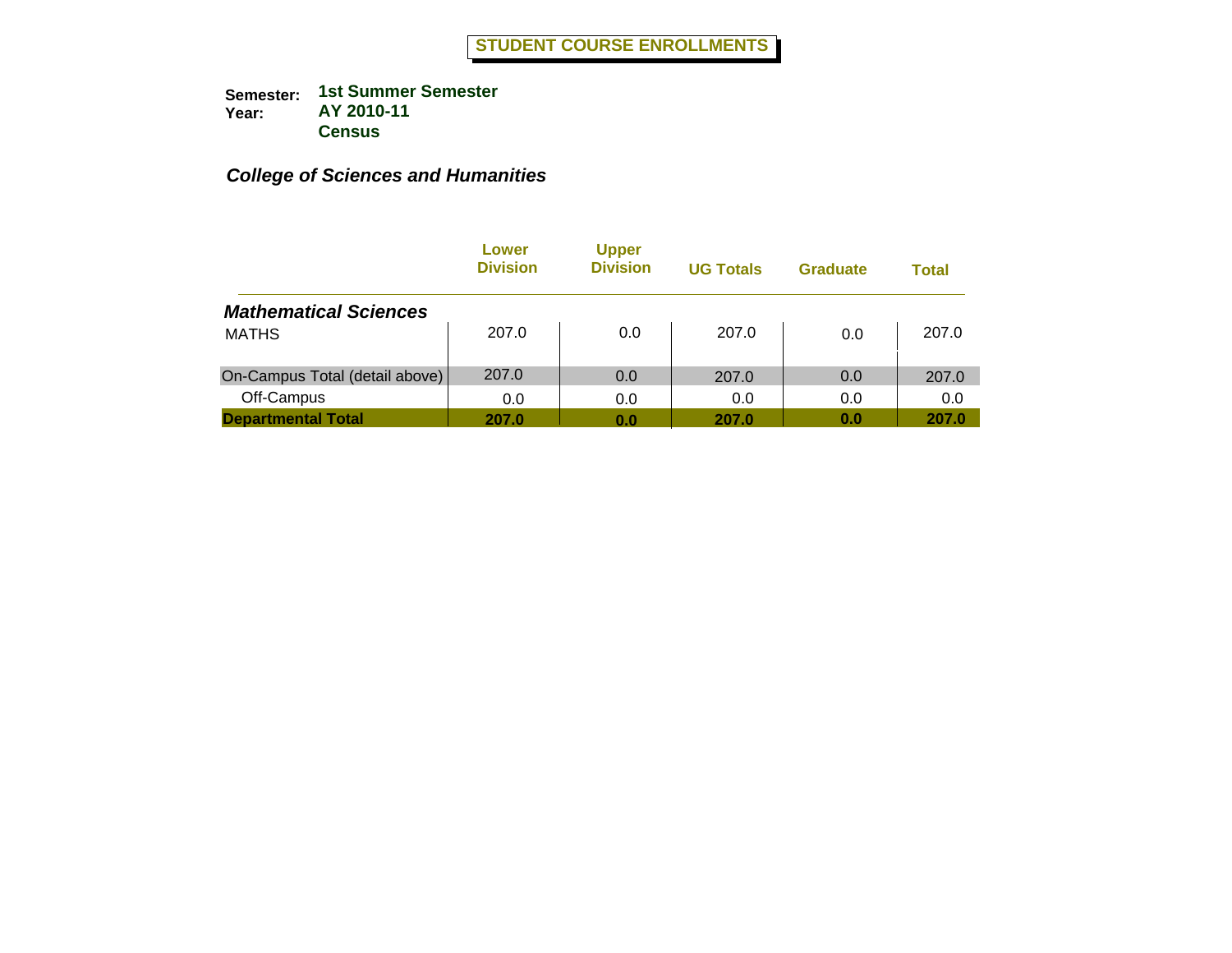|                                | Lower<br><b>Division</b> | <b>Upper</b><br><b>Division</b> | <b>UG Totals</b> | <b>Graduate</b> | Total |
|--------------------------------|--------------------------|---------------------------------|------------------|-----------------|-------|
| <b>Natural Resources</b>       |                          |                                 |                  |                 |       |
| <b>NREM</b>                    | 5.0                      | 2.0                             | 7.0              | 1.0             | 8.0   |
| On-Campus Total (detail above) | 5.0                      | 2.0                             | 7.0              | 1.0             | 8.0   |
| Off-Campus                     | 0.0                      | 6.0                             | 6.0              | 2.0             | 8.0   |
| <b>Departmental Total</b>      | 5.0                      | 8.0                             | 13.0             | 3.0             | 16.0  |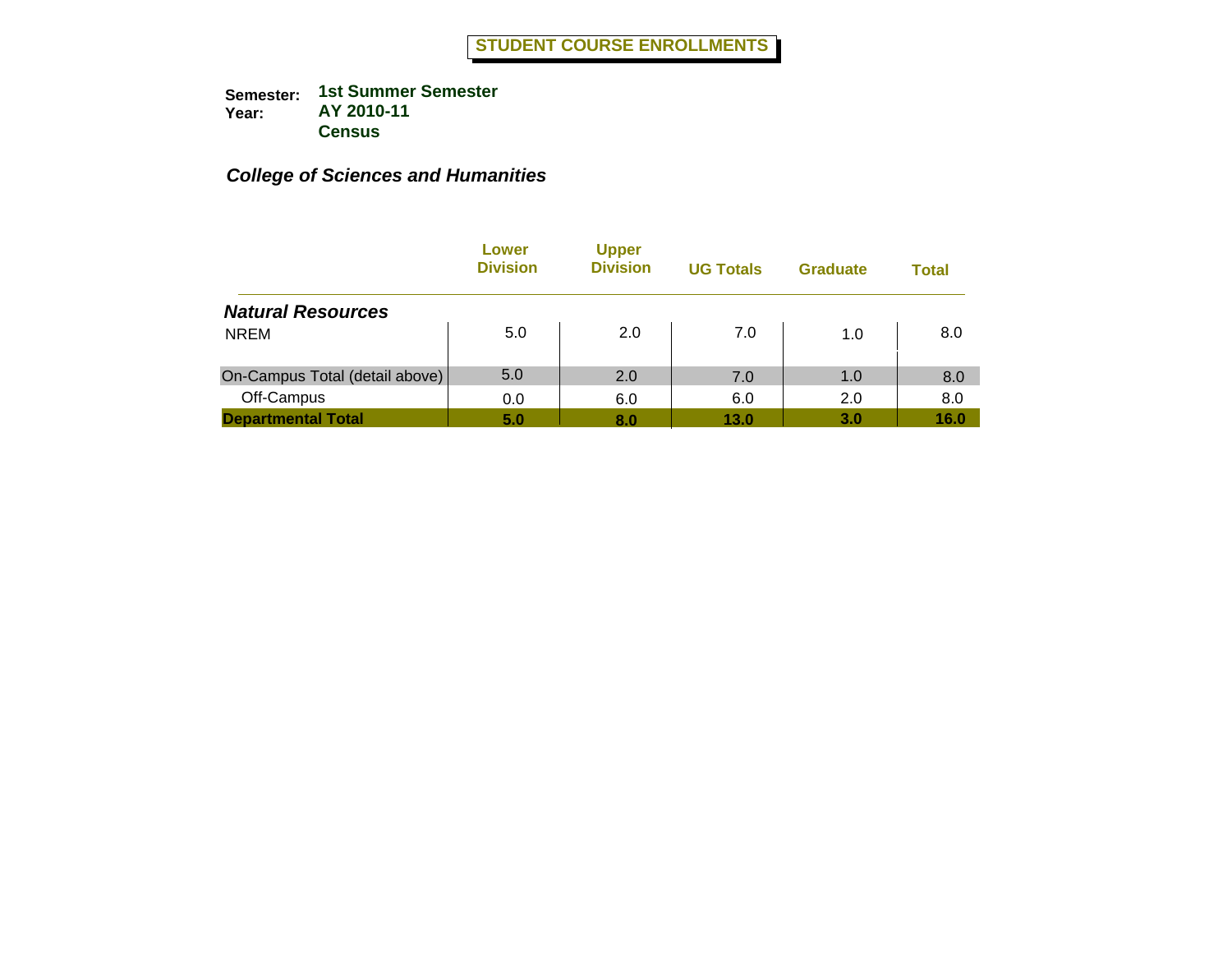|                                | Lower<br><b>Division</b> | <b>Upper</b><br><b>Division</b> | <b>UG Totals</b> | <b>Graduate</b> | <b>Total</b> |
|--------------------------------|--------------------------|---------------------------------|------------------|-----------------|--------------|
| <b>Philosophy</b>              |                          |                                 |                  |                 |              |
| PHIL                           | 10.0                     | 0.0                             | 10.0             | 0.0             | 10.0         |
| <b>RELST</b>                   | 15.0                     | 2.0                             | 17.0             | 0.0             | 17.0         |
| <b>SPST</b>                    | 0.0                      | 1.0                             | 1.0              | 0.0             | 1.0          |
| On-Campus Total (detail above) | 25.0                     | 3.0                             | 28.0             | 0.0             | 28.0         |
| Off-Campus                     | 0.0                      | 9.0                             | 9.0              | 0.0             | 9.0          |
| <b>Departmental Total</b>      | 25.0                     | 12.0                            | 37.0             | 0.0             | 37.0         |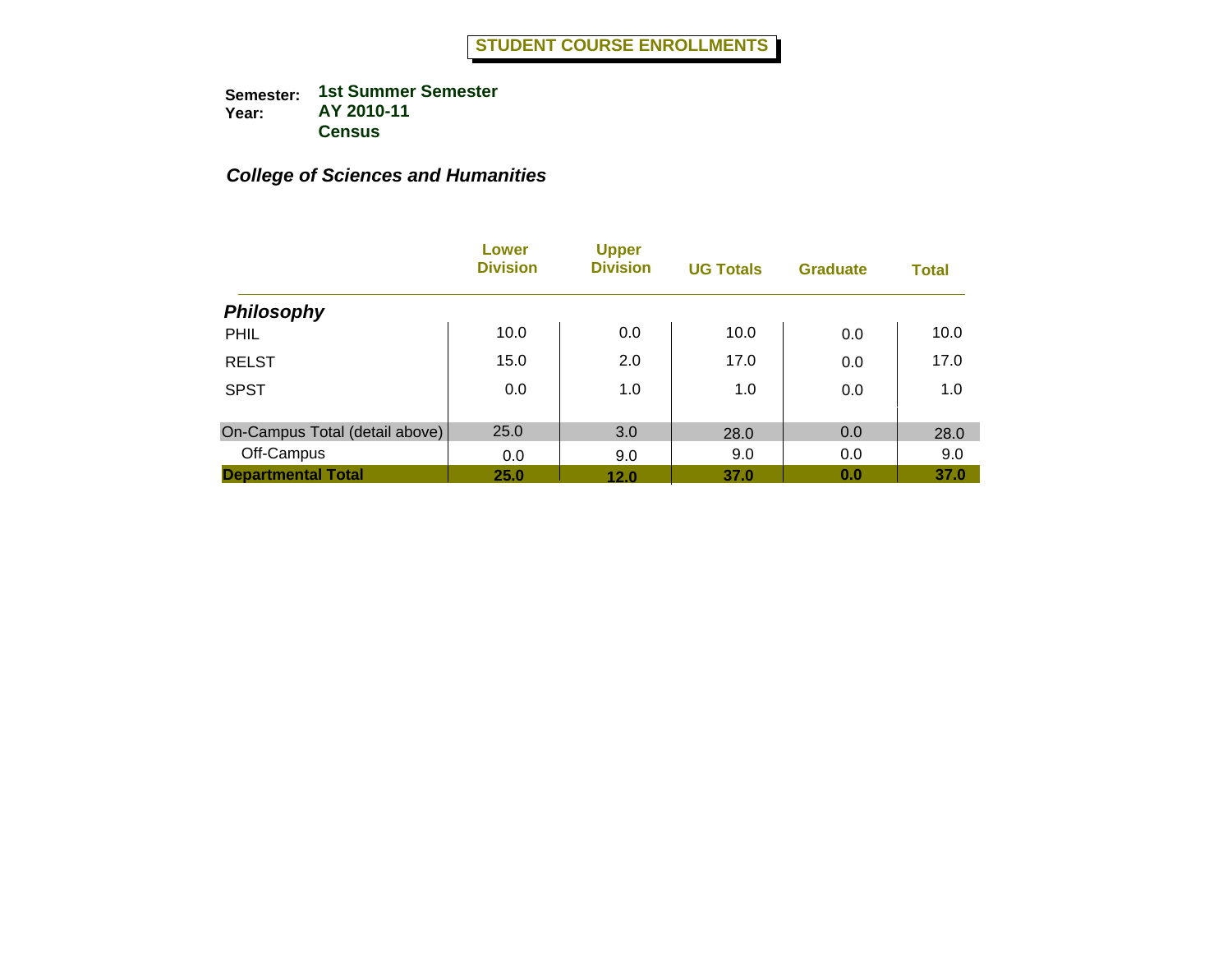|                                | Lower<br><b>Division</b> | <b>Upper</b><br><b>Division</b> | <b>UG Totals</b> | <b>Graduate</b> | <b>Total</b> |
|--------------------------------|--------------------------|---------------------------------|------------------|-----------------|--------------|
| <b>Physics &amp; Astronomy</b> |                          |                                 |                  |                 |              |
| <b>ASTRO</b>                   | 22.0                     | 0.0                             | 22.0             | 0.0             | 22.0         |
| <b>HONRS</b>                   | 3.0                      | 0.0                             | 3.0              | 0.0             | 3.0          |
| <b>PHYCS</b>                   | 59.0                     | 1.0                             | 60.0             | 11.0            | 71.0         |
| On-Campus Total (detail above) | 84.0                     | 1.0                             | 85.0             | 11.0            | 96.0         |
| Off-Campus                     | 0.0                      | 0.0                             | 0.0              | 0.0             | 0.0          |
| <b>Departmental Total</b>      | 84.0                     | 1.0                             | 85.0             | 11.0            | 96.0         |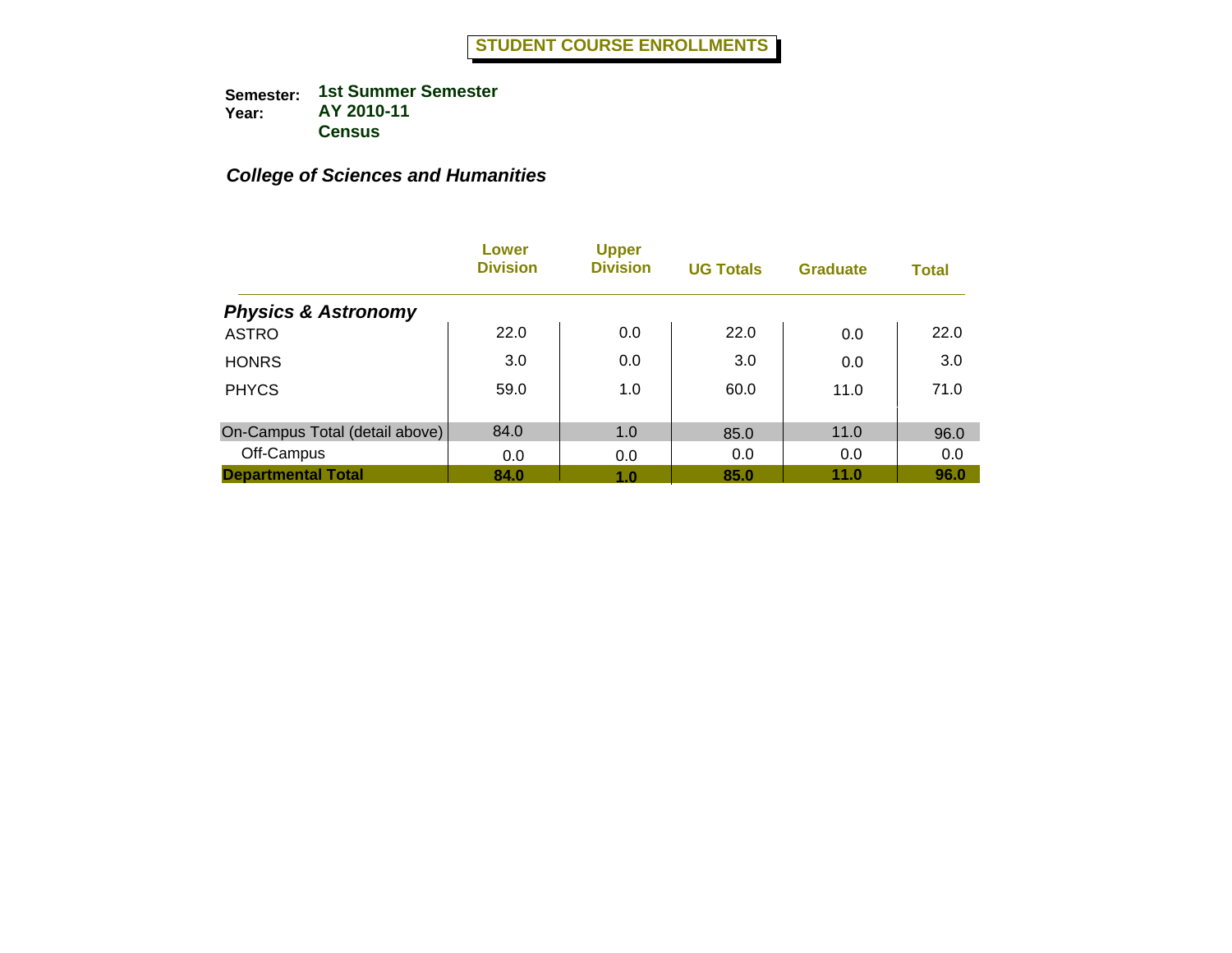|                                        | Lower<br><b>Division</b> | <b>Upper</b><br><b>Division</b> | <b>UG Totals</b> | <b>Graduate</b> | <b>Total</b> |
|----------------------------------------|--------------------------|---------------------------------|------------------|-----------------|--------------|
| <b>Physiology &amp; Health Science</b> |                          |                                 |                  |                 |              |
| <b>ANAT</b>                            | 24.0                     | 0.0                             | 24.0             | 0.0             | 24.0         |
| <b>HSC</b>                             | 54.0                     | 11.0                            | 65.0             | 0.0             | 65.0         |
| <b>PHYSL</b>                           | 0.0                      | 0.0                             | 0.0              | 17.0            | 17.0         |
| <b>THES</b>                            | 0.0                      | 0.0                             | 0.0              | 1.0             | 1.0          |
|                                        |                          |                                 |                  |                 |              |
| On-Campus Total (detail above)         | 78.0                     | 11.0                            | 89.0             | 18.0            | 107.0        |
| Off-Campus                             | 5.0                      | 0.0                             | 5.0              | 0.0             | 5.0          |
| <b>Departmental Total</b>              | 83.0                     | 11.0                            | 94.0             | 18.0            | 112.0        |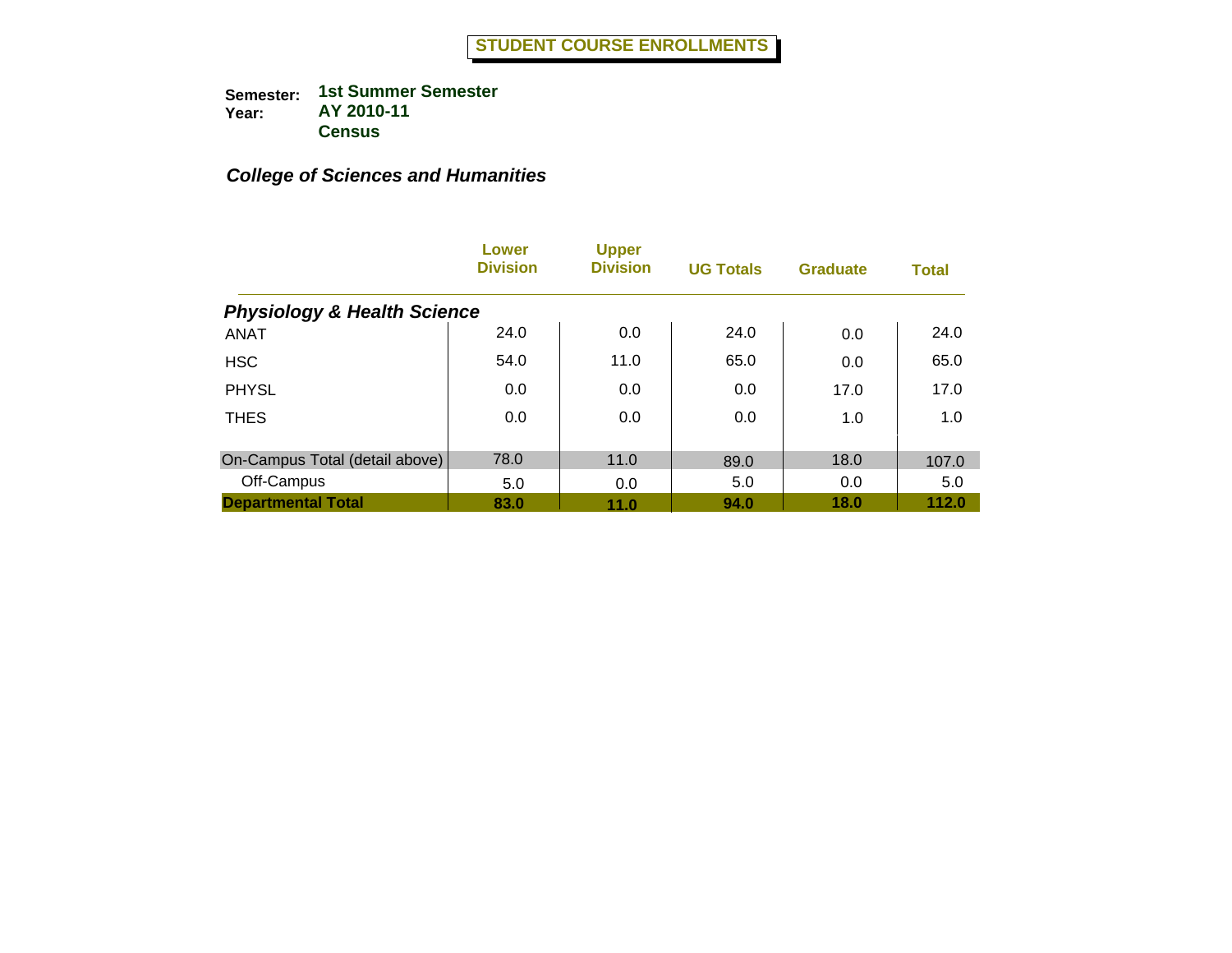|                                | Lower<br><b>Division</b> | <b>Upper</b><br><b>Division</b> | <b>UG Totals</b> | <b>Graduate</b> | Total |
|--------------------------------|--------------------------|---------------------------------|------------------|-----------------|-------|
| <b>Political Science</b>       |                          |                                 |                  |                 |       |
| <b>POLS</b>                    | 33.0                     | 16.0                            | 49.0             | 3.0             | 52.0  |
| On-Campus Total (detail above) | 33.0                     | 16.0                            | 49.0             | 3.0             | 52.0  |
| Off-Campus                     | 11.0                     | 0.0                             | 11.0             | 5.0             | 16.0  |
| <b>Departmental Total</b>      | 44.0                     | 16.0                            | 60.0             | 8.0             | 68.0  |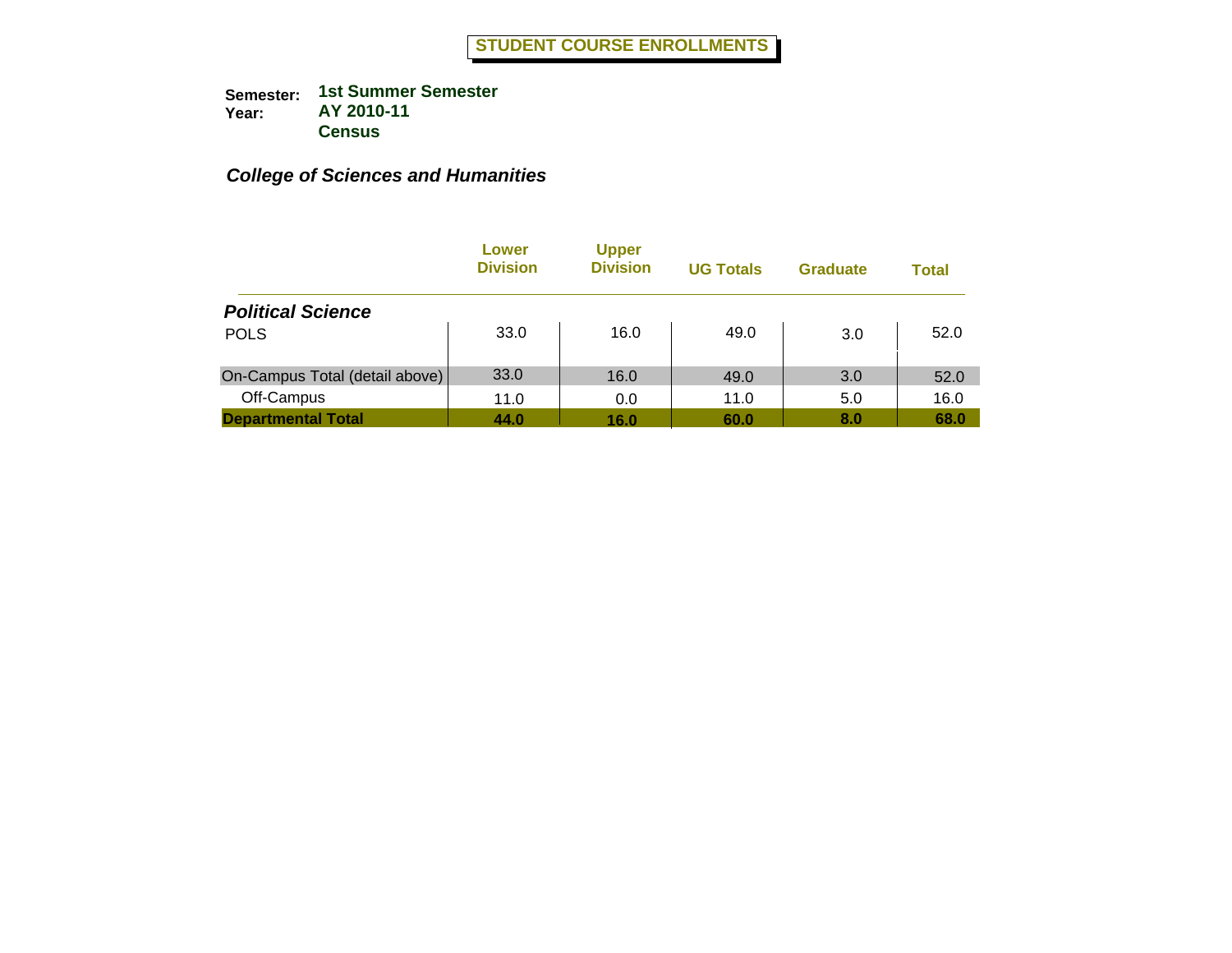|                                | Lower<br><b>Division</b> | <b>Upper</b><br><b>Division</b> | <b>UG Totals</b> | <b>Graduate</b> | <b>Total</b> |
|--------------------------------|--------------------------|---------------------------------|------------------|-----------------|--------------|
| <b>Psychological Science</b>   |                          |                                 |                  |                 |              |
| <b>PSYSC</b>                   | 56.0                     | 55.0                            | 111.0            | 16.0            | 127.0        |
| <b>THES</b>                    | 0.0                      | 0.0                             | 0.0              | 2.0             | 2.0          |
| On-Campus Total (detail above) | 56.0                     | 55.0                            | 111.0            | 18.0            | 129.0        |
| Off-Campus                     | 0.0                      | 20.0                            | 20.0             | 2.0             | 22.0         |
| <b>Departmental Total</b>      | 56.0                     | 75.0                            | 131.0            | 20.0            | 151.0        |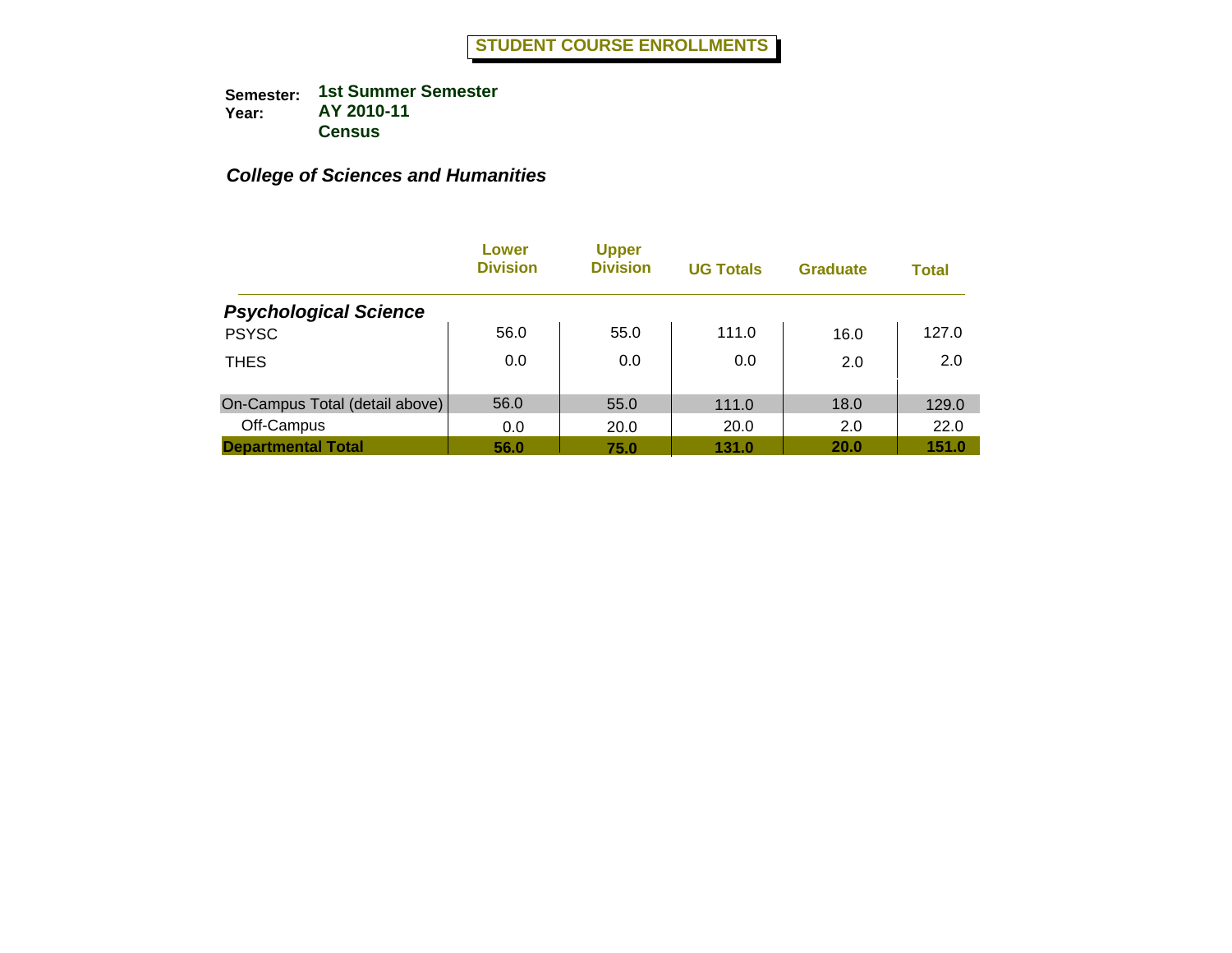|                                | Lower<br><b>Division</b> | <b>Upper</b><br><b>Division</b> | <b>UG Totals</b> | <b>Graduate</b> | Total |
|--------------------------------|--------------------------|---------------------------------|------------------|-----------------|-------|
| Sociology                      |                          |                                 |                  |                 |       |
| <b>SOC</b>                     | 16.0                     | 12.0                            | 28.0             | 0.0             | 28.0  |
| On-Campus Total (detail above) | 16.0                     | 12.0                            | 28.0             | 0.0             | 28.0  |
| Off-Campus                     | 0.0                      | 0.0                             | 0.0              | 0.0             | 0.0   |
| <b>Departmental Total</b>      | 16.0                     | 12.0                            | 28.0             | 0.0             | 28.0  |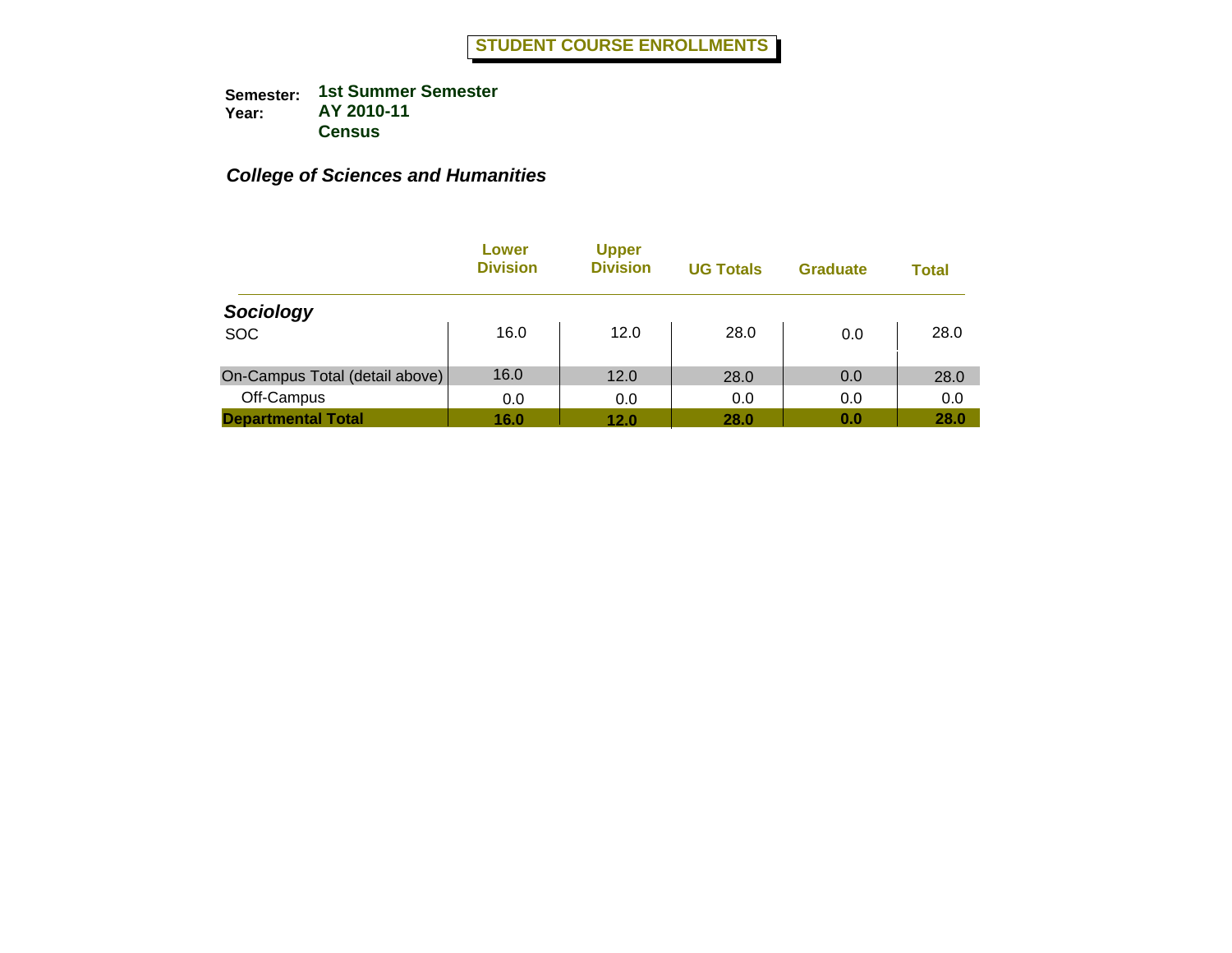|                                | Lower<br><b>Division</b> | <b>Upper</b><br><b>Division</b> | <b>UG Totals</b> | <b>Graduate</b> | <b>Total</b> |
|--------------------------------|--------------------------|---------------------------------|------------------|-----------------|--------------|
| <b>Social Work</b>             |                          |                                 |                  |                 |              |
| <b>SOCWK</b>                   | 13.0                     | 29.0                            | 42.0             | 0.0             | 42.0         |
| On-Campus Total (detail above) | 13.0                     | 29.0                            | 42.0             | 0.0             | 42.0         |
| Off-Campus                     | 0.0                      | 0.0                             | 0.0              | 0.0             | 0.0          |
| <b>Departmental Total</b>      | 13.0                     | 29.0                            | 42.0             | 0.0             | 42.0         |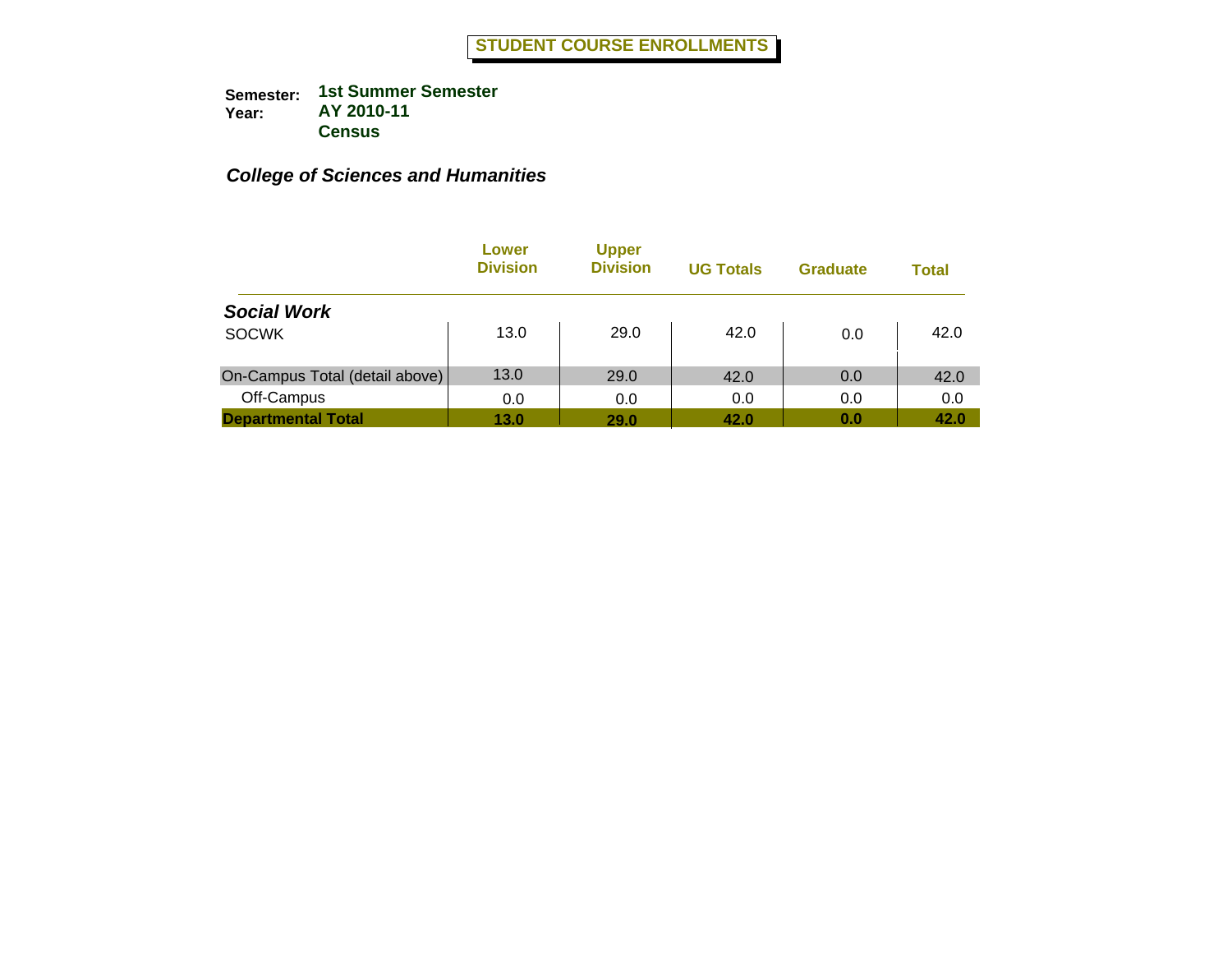*Interdepartmental*

|                                | Lower<br><b>Division</b> | <b>Upper</b><br><b>Division</b> | <b>UG Totals</b> | <b>Graduate</b> | Total |
|--------------------------------|--------------------------|---------------------------------|------------------|-----------------|-------|
| <b>Honors</b>                  |                          |                                 |                  |                 |       |
| <b>HONRS</b>                   | 0.0                      | 15.0                            | 15.0             | 0.0             | 15.0  |
| On-Campus Total (detail above) | 0.0                      | 15.0                            | 15.0             | 0.0             | 15.0  |
| Off-Campus                     | 0.0                      | 5.0                             | 5.0              | 0.0             | 5.0   |
| <b>Departmental Total</b>      | 0.0                      | 20.0                            | 20.0             | 0.0             | 20.0  |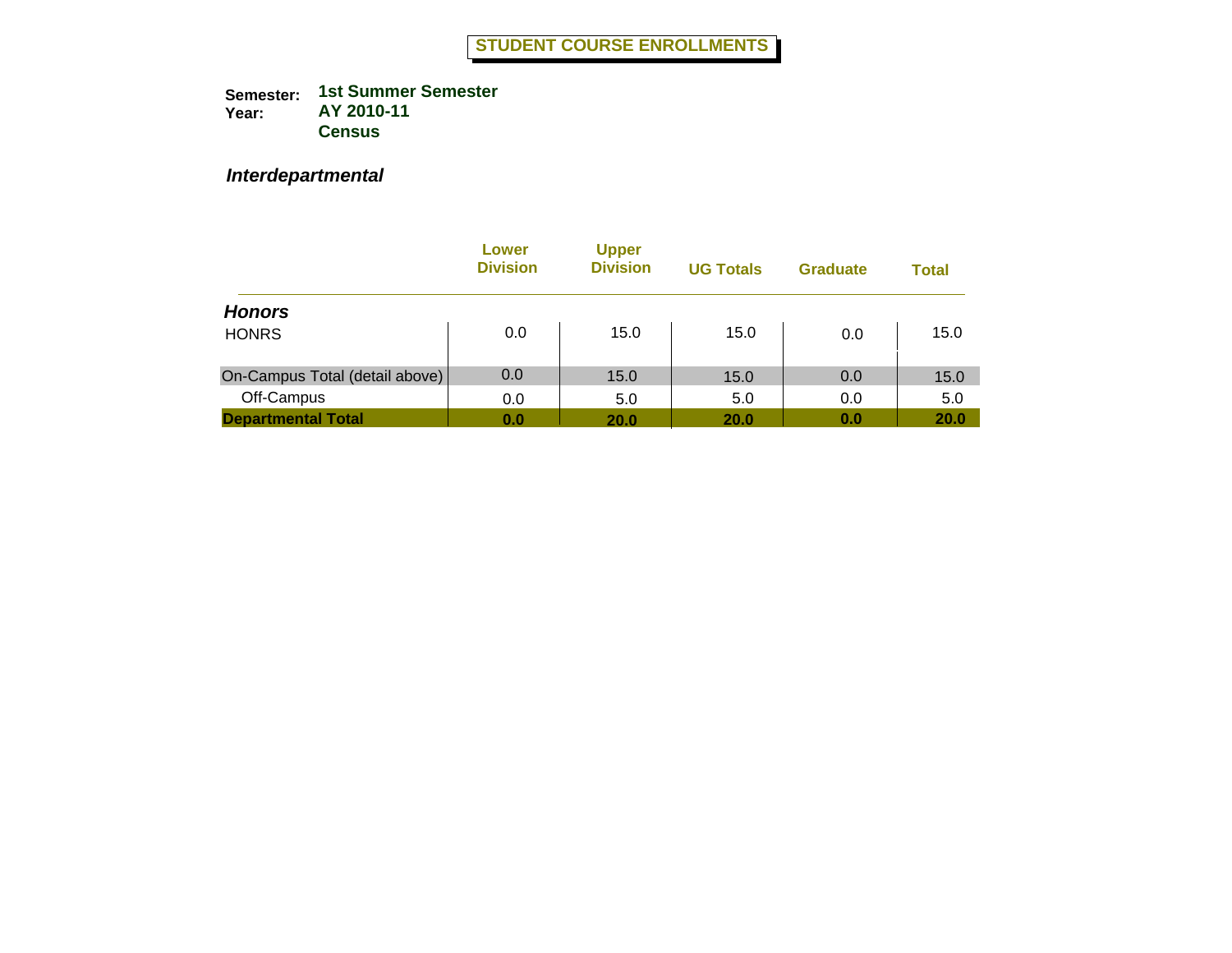*Interdepartmental*

|                                | Lower<br><b>Division</b> | <b>Upper</b><br><b>Division</b> | <b>UG Totals</b> | <b>Graduate</b> | <b>Total</b> |
|--------------------------------|--------------------------|---------------------------------|------------------|-----------------|--------------|
| <b>Interdepartmental</b>       |                          |                                 |                  |                 |              |
| <b>MASTR</b>                   | 0.0                      | 0.0                             | 0.0              | 2.0             | 2.0          |
| On-Campus Total (detail above) | 0.0                      | 0.0                             | 0.0              | 2.0             | 2.0          |
| Off-Campus                     | 0.0                      | 0.0                             | 0.0              | 0.0             | 0.0          |
| <b>Departmental Total</b>      | 0.0                      | 0.0                             | 0.0              | 2.0             | 2.0          |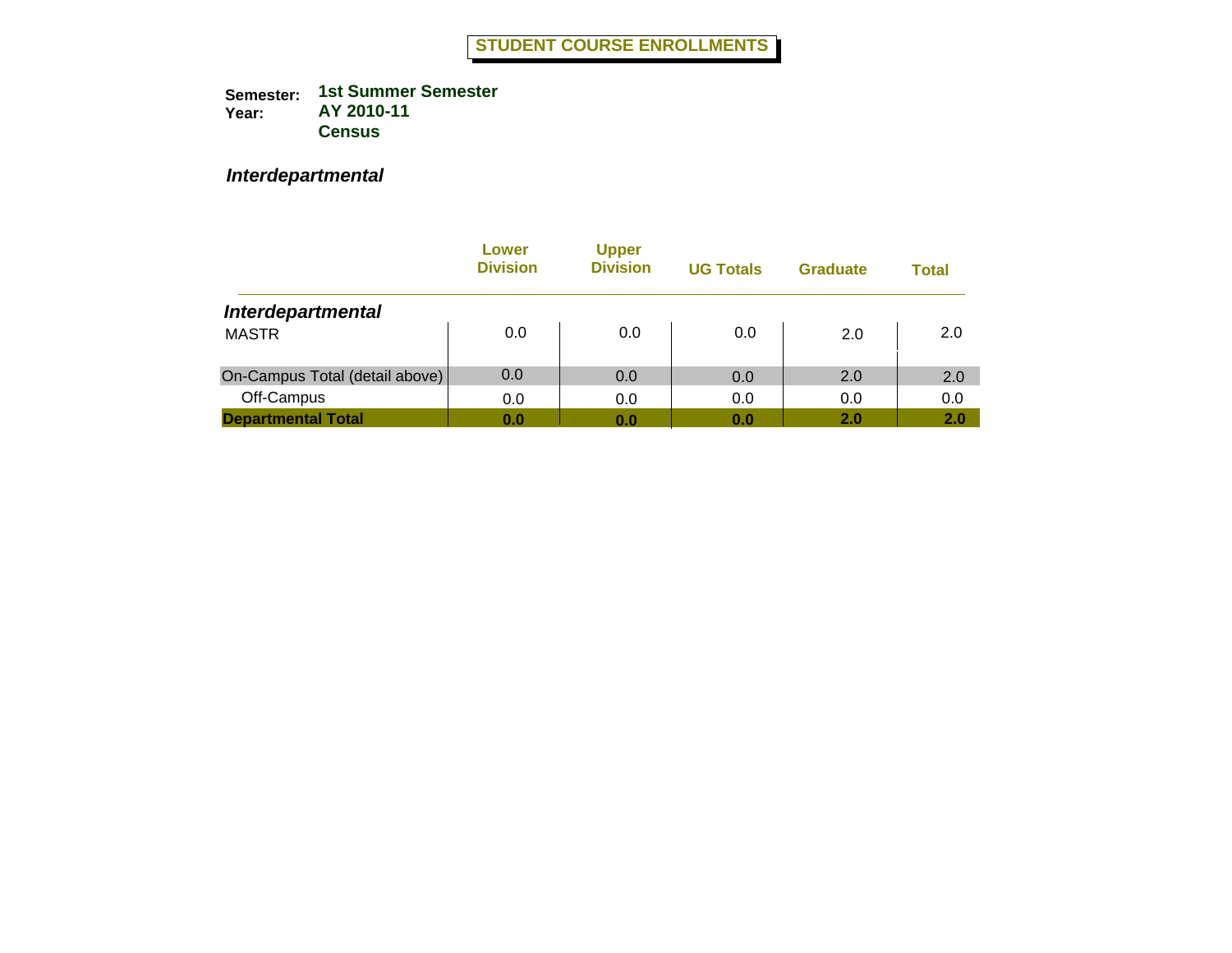#### *Interdepartmental*

|                                | Lower<br><b>Division</b> | <b>Upper</b><br><b>Division</b> | <b>UG Totals</b> | <b>Graduate</b> | <b>Total</b> |
|--------------------------------|--------------------------|---------------------------------|------------------|-----------------|--------------|
| UC                             |                          |                                 |                  |                 |              |
| ID                             | 0.0                      | 0.0                             | 0.0              | 2.0             | 2.0          |
| <b>INTST</b>                   | 0.0                      | 2.0                             | 2.0              | 0.0             | 2.0          |
| On-Campus Total (detail above) | 0.0                      | 2.0                             | 2.0              | 2.0             | 4.0          |
| Off-Campus                     | 1.0                      | 12.0                            | 13.0             | 0.0             | 13.0         |
| <b>Departmental Total</b>      | 1.0                      | 14.0                            | 15.0             | 2.0             | 17.0         |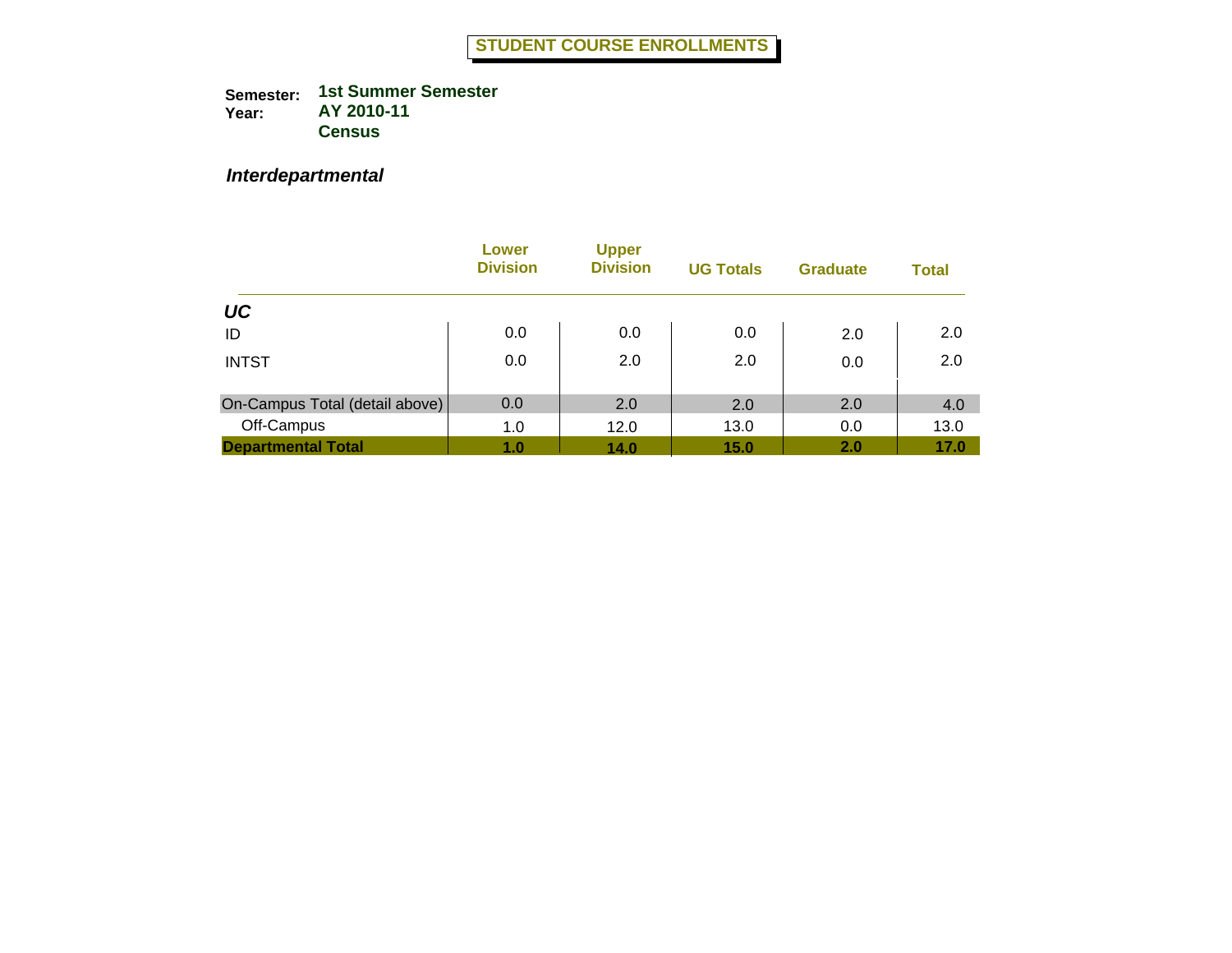|                                | Lower<br><b>Division</b> | <b>Upper</b><br><b>Division</b> | <b>UG Totals</b> | <b>Graduate</b> | <b>Total</b> |
|--------------------------------|--------------------------|---------------------------------|------------------|-----------------|--------------|
| <b>Counseling Psychology</b>   |                          |                                 |                  |                 |              |
| <b>CPSY</b>                    | 0.0                      | 0.0                             | 0.0              | 76.0            | 76.0         |
| <b>RES</b>                     | 0.0                      | 0.0                             | 0.0              | 1.0             | 1.0          |
| <b>SOPSY</b>                   | 0.0                      | 0.0                             | 0.0              | 13.0            | 13.0         |
| On-Campus Total (detail above) | 0.0                      | 0.0                             | 0.0              | 90.0            | 90.0         |
| Off-Campus                     | 0.0                      | 0.0                             | 0.0              | 5.0             | 5.0          |
| <b>Departmental Total</b>      | 0.0                      | 0.0                             | 0.0              | 95.0            | 95.0         |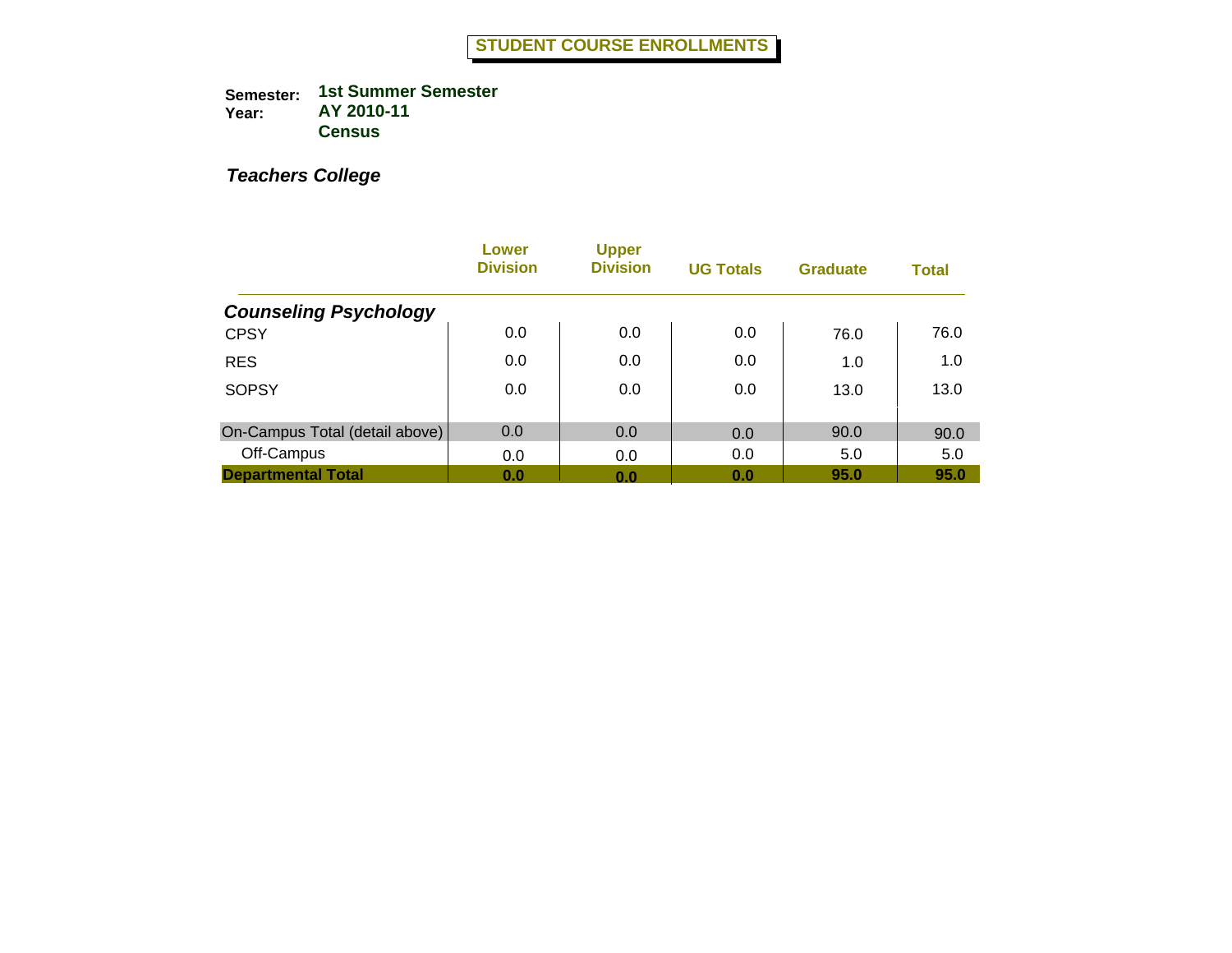|                                | Lower<br><b>Division</b> | <b>Upper</b><br><b>Division</b> | <b>UG Totals</b> | <b>Graduate</b> | <b>Total</b> |
|--------------------------------|--------------------------|---------------------------------|------------------|-----------------|--------------|
| <b>Elementary Education</b>    |                          |                                 |                  |                 |              |
| <b>DISS</b>                    | 0.0                      | 0.0                             | 0.0              | 2.0             | 2.0          |
| <b>EDRDG</b>                   | 0.0                      | 31.0                            | 31.0             | 0.0             | 31.0         |
| On-Campus Total (detail above) | 0.0                      | 31.0                            | 31.0             | 2.0             | 33.0         |
| Off-Campus                     | 0.0                      | 0.0                             | 0.0              | 0.0             | 0.0          |
| <b>Departmental Total</b>      | 0.0                      | 31.0                            | 31.0             | 2.0             | 33.0         |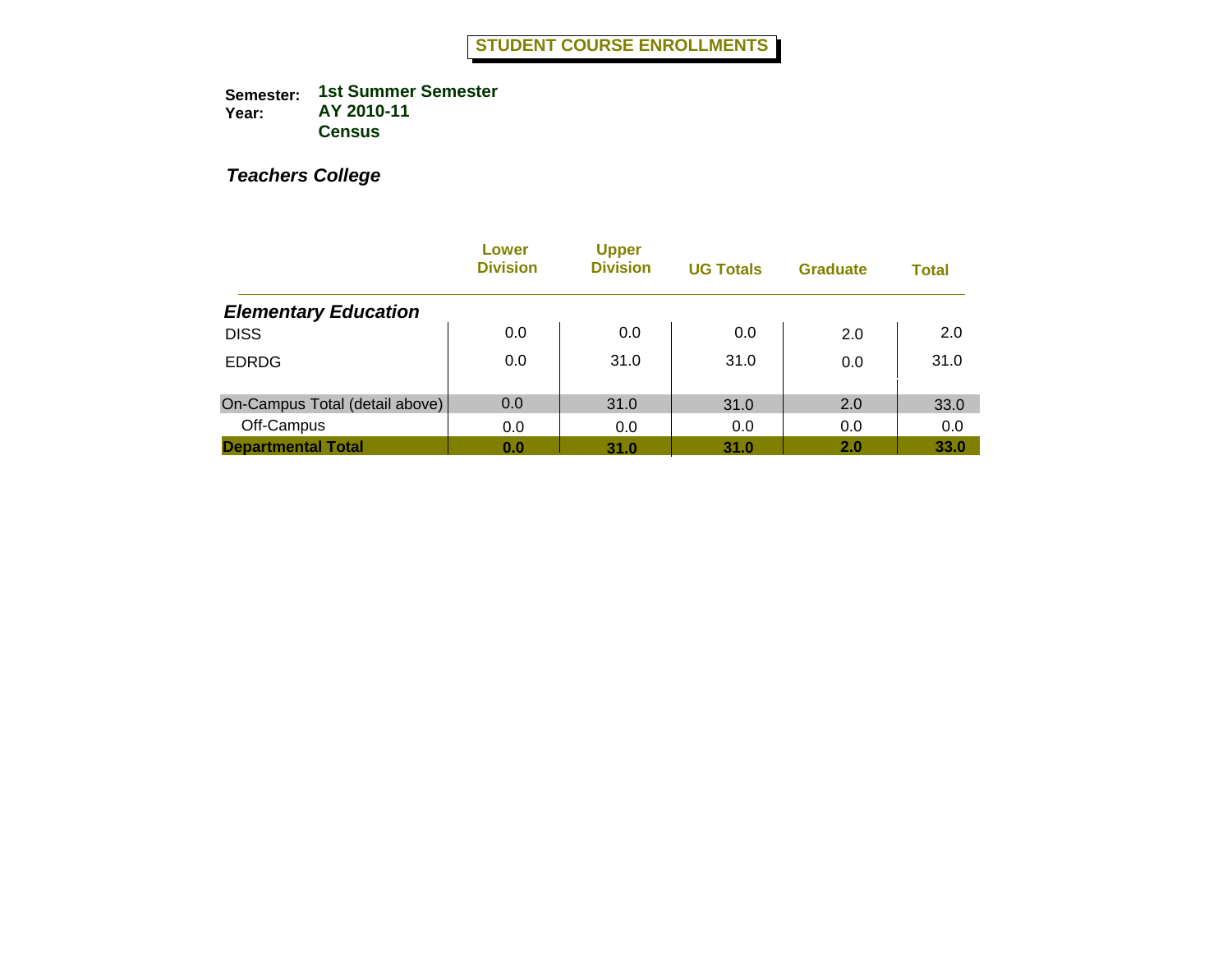|                                | Lower<br><b>Division</b> | <b>Upper</b><br><b>Division</b> | <b>UG Totals</b> | <b>Graduate</b> | <b>Total</b> |
|--------------------------------|--------------------------|---------------------------------|------------------|-----------------|--------------|
| <b>Educational Psychology</b>  |                          |                                 |                  |                 |              |
| <b>DISS</b>                    | 0.0                      | 0.0                             | 0.0              | 1.0             | 1.0          |
| <b>EDPSY</b>                   | 0.0                      | 36.0                            | 36.0             | 39.0            | 75.0         |
| On-Campus Total (detail above) | 0.0                      | 36.0                            | 36.0             | 40.0            | 76.0         |
| Off-Campus                     | 6.0                      | 0.0                             | 6.0              | 186.0           | 192.0        |
| <b>Departmental Total</b>      | 6.0                      | 36.0                            | 42.0             | 226.0           | 268.0        |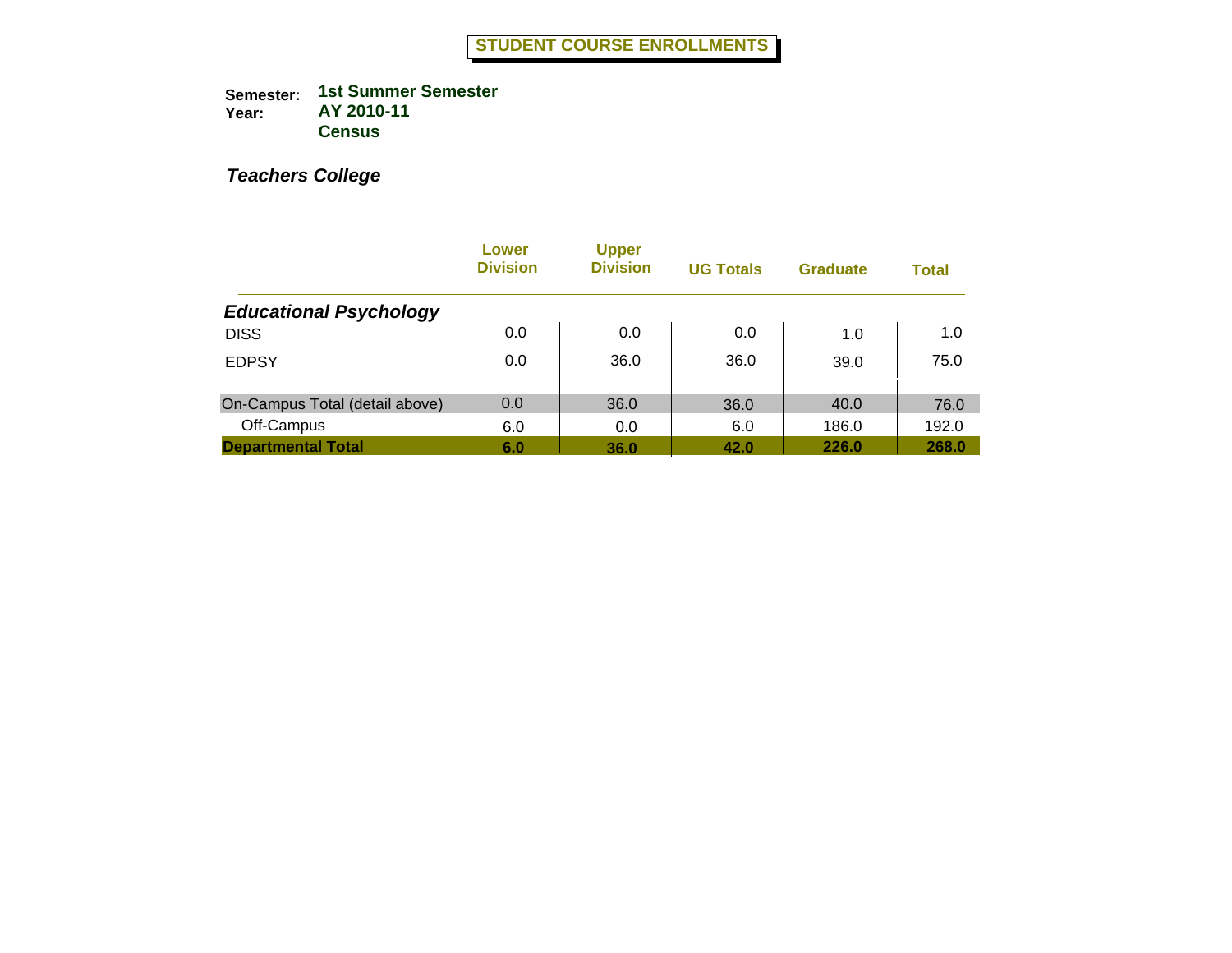|                                | Lower<br><b>Division</b> | <b>Upper</b><br><b>Division</b> | <b>UG Totals</b> | <b>Graduate</b> | <b>Total</b> |
|--------------------------------|--------------------------|---------------------------------|------------------|-----------------|--------------|
| <b>Educational Studies</b>     |                          |                                 |                  |                 |              |
| <b>EDAC</b>                    | 0.0                      | 0.0                             | 0.0              | 15.0            | 15.0         |
| <b>EDFON</b>                   | 0.0                      | 49.0                            | 49.0             | 7.0             | 56.0         |
| <b>EDHI</b>                    | 0.0                      | 0.0                             | 0.0              | 74.0            | 74.0         |
| <b>EDMUL</b>                   | 16.0                     | 0.0                             | 16.0             | 1.0             | 17.0         |
| <b>EDSTU</b>                   | 0.0                      | 0.0                             | 0.0              | 12.0            | 12.0         |
| On-Campus Total (detail above) | 16.0                     | 49.0                            | 65.0             | 109.0           | 174.0        |
| Off-Campus                     | 0.0                      | 0.0                             | 0.0              | 226.0           | 226.0        |
| <b>Departmental Total</b>      | 16.0                     | 49.0                            | 65.0             | 335.0           | 400.0        |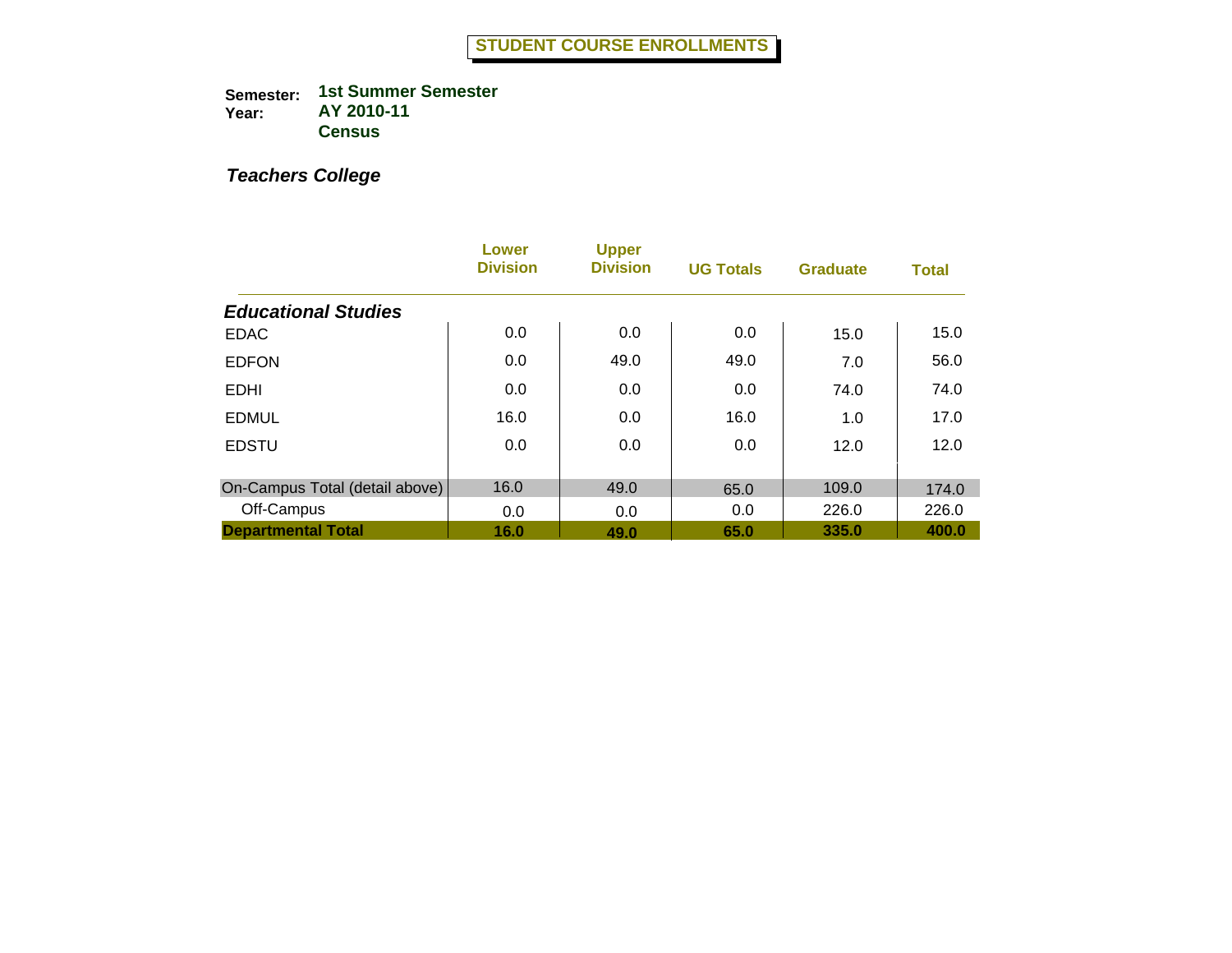|                                | Lower<br><b>Division</b> | <b>Upper</b><br><b>Division</b> | <b>UG Totals</b> | <b>Graduate</b> | Total |
|--------------------------------|--------------------------|---------------------------------|------------------|-----------------|-------|
| <b>Educational Leadership</b>  |                          |                                 |                  |                 |       |
| <b>EDAD</b>                    | 0.0                      | 0.0                             | 0.0              | 0.0             | 0.0   |
| On-Campus Total (detail above) | 0.0                      | 0.0                             | 0.0              | 0.0             | 0.0   |
| Off-Campus                     | 0.0                      | 0.0                             | 0.0              | 167.0           | 167.0 |
| <b>Departmental Total</b>      | 0.0                      | 0.0                             | 0.0              | 167.0           | 167.0 |